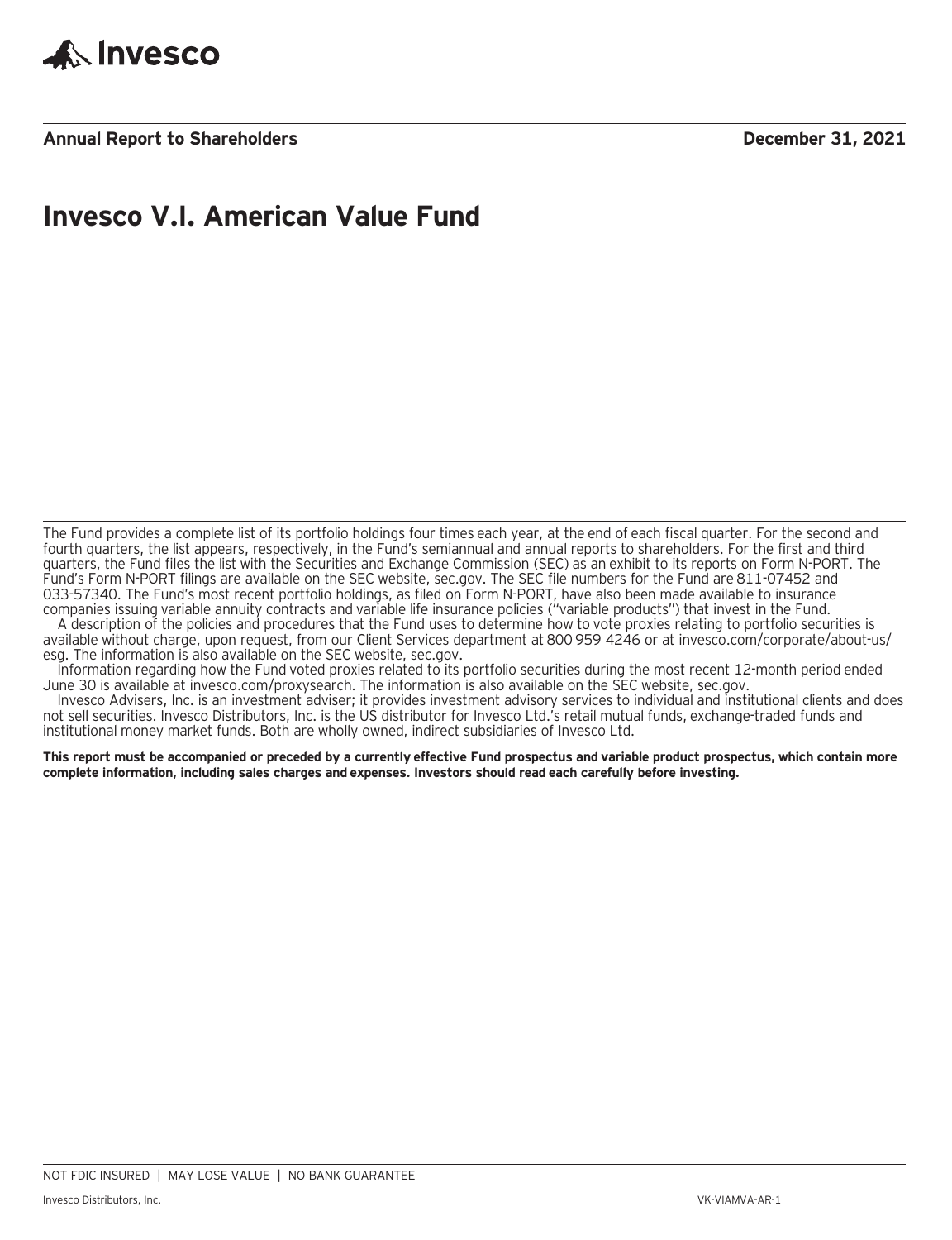### **Management's Discussion of Fund Performance**

#### **Performance summary**

For the year ended December 31, 2021, Series I shares of Invesco V.I. American Value Fund (the Fund) underperformed the Russell Midcap Value Index, the Fund's style-specific benchmark.

Your Fund's long-term performance appears later in this report.

#### **Fund vs. Indexes**

*Total returns, 12/31/20 to 12/31/21, excluding variable product issuer charges. If variable product issuer charges were included, returns would be lower.*

| Series   Shares                                                                                     | 27.95% |
|-----------------------------------------------------------------------------------------------------|--------|
| Series II Shares                                                                                    | 27.62  |
| S&P 500 Index <sup>▼</sup> (Broad Market Index)                                                     | 28.71  |
| Russell Midcap Value Index <sup>▼</sup> (Style-Specific Index)                                      | 28.34  |
| Lipper VUF Mid Cap Value Funds Index <sup>"</sup> (Peer Group Index)                                | 28.10  |
| $C_{\text{c},\text{unre}}(x)$ , WDIMFC Taglands als also $C_{\text{c},\text{unre}}$ if line and law |        |

Source(s): VRIMES Technologies Corp.; "Lipper Inc.

#### **Market conditions and your Fund**

US political unrest and rising coronavirus (COVID-19) infection rates marked the start of the first quarter of 2021. Additionally, retail investors bid up select stocks like GameStop and AMC Theaters, ultimately causing a sharp selloff in late January. Corporate earnings generally beat expectations, but market volatility rose during the quarter as investors worried about rising bond yields and inflation. Despite the US Federal Reserve's (the Fed's) commitment to an accommodative policy, the 10-year US Treasury yield rose from 0.92% at the end of 2020 to  $1.75\%$ <sup>1</sup> at the end of March 2021. Approval of a third COVID-19 vaccine boosted investors' optimism for faster economic recovery. Although March saw increased volatility with consecutive down days in the US stock market, stocks continued to hit all-time highs through April 2021.

The US stock market once again hit new highs in the second quarter of 2021, despite higher volatility stemming from inflation concerns and the potential for rising interest rates. Investors remained optimistic about the strength of the economic recovery after the US gross domestic product (GDP) grew at a 6.4% annualized rate for the first quarter of 2021.2 Corporate earnings also remained strong as the majority of S&P 500 companies beat Wall Street earnings forecasts. US equity markets continued to move higher in July despite inflation concerns and increasing COVID-19 infection rates due to the rapidly spreading Delta variant. Despite the Consumer Price Index (CPI) increasing in June through September,<sup>3</sup> the Fed declined to raise interest rates at its September Federal Open Market Committee (FOMC) meeting. The US stock market saw continued volatility in August and a selloff through most of September due to increasing concerns of inflation due to a spike in oil prices and supply chain shortages causing rising costs.

Equity markets were volatile in the fourth quarter of 2021 amid record inflation and the emergence of a new COVID-19 variant. Pandemic related supply chain disruption and

labor shortages intensified during the quarter, resulting in broadly higher input costs for companies and consumers alike. Additionally, the price of oil (West Texas Intermediate) rose to nearly \$85 per barrel in October, $<sup>1</sup>$  causing</sup> higher gas prices for consumers and pushing energy stocks higher. The CPI report for November increased 0.8%, resulting in a 6.8% increase over the last 12 months, the highest since  $1982<sup>3</sup>$  To combat inflation, the Fed announced a faster pace of "tapering" at its December meeting, pledging to end its asset purchase program by March 2022. The Fed also announced the potential for three interest rate increases in 2022. With solid corporate earnings and optimism about the COVID-19 Omicron strain reporting milder symptoms, stocks rallied at year-end and the S&P 500 Index returned 28.71%<sup>4</sup> for the calendar year.

All sectors within the Russell Midcap Value Index had positive returns for the fiscal year. The energy sector had the highest returns, while communication services lagged.

Stock selection in energy was the largest contributor to the Fund's relative return during the fiscal year, due in part to **Devon Energy** and **Pioneer Natural Resources**. Energy stocks overall were buoyed by rising oil prices resulting from a rebound in demand, OPEC production cuts and energy shortages abroad. Shares of Devon Energy rose sharply, particularly following its third-quarter 2021 earnings report which exceeded expectations. Even though Devon Energy benefited from rising oil prices, the company has maintained a commitment to disciplined growth and spending, while returning capital to shareholders. We maintained our position in both companies at fiscal year end.

Stock selection in financials was another contributor to relative performance during the fiscal year, with **Ally Financial** and **Athene** posting double-digit gains. Ally Financial benefited from attractive used car pricing, lower interest rates and a favorable credit environment. Athene has delivered strong sales and significant alternative investment income leading to positive earnings. Anticipation of Apollo Global Management (not a fund holding) acquisition of Athene in early January 2022 also supported the stock. We held both stocks at fiscal year end.

Stock selection in the health care sector was the largest detractor from the Fund's relative performance during the fiscal year, due to weakness in **Encompass Health** and **Universal Health Services**. Despite strong demand in a challenging environment, COVID-19-related disruptions and labor shortages led to weaker revenues for Encompass Health. Similarly, Universal Health Services also encountered staffing issues related to the pandemic. We maintained our positions in these stocks at fiscal year end.

Stock selection in information technology (IT) also detracted from the Fund's relative returns during the fiscal year, due to **Vontier**, a global mobility and transportation technology company and **Sabre**, a travel technology company. Vontier traded lower as investors worried about its ability to drive incremental value through mergers and acquisitions. Shares of Sabre declined as investor sentiment toward travel-related stocks turned negative as new COVID-19 variants emerged. The rapid spread of Omicron also began to reduce booking demand in the latter part of the fiscal year. We sold our position in Sabre but held Vontier at fiscal year end.

Stock selection in materials was another relative detractor from the Fund's relative returns during the fiscal year, due to **Westrock**, a corrugated packaging company. Shares traded lower amid weakening demand for boxes and container boards as COVID-19 lockdowns were reinstated in many areas to combat the Delta and Omicron variants. At the same time, the company faced higher costs for freight and input materials, which put pressure on earnings. We held Westrock at fiscal year end.

The Fund's cash position, while less than 2.5% on average, also detracted from relative returns during the fiscal year amid the strong market environment.

During the fiscal year, we added positions in industrials, consumer discretionary and energy and reduced the number of holdings in financials, consumer staples, communication services, IT and utilities. At fiscal year end, the Fund's largest overweights relative to the Russell MidCap Index were in financials and energy, while the largest underweights were in real estate and IT.

We believe equity market volatility will continue in 2022 due to COVID-19 concerns, supply chain issues and inflationary pressures. We believe market volatility creates opportunities to invest in companies with attractive valuations and strong fundamentals. We believe that ultimately those valuations and fundamentals will be reflected in those companies' stock prices.

As always, we are committed to working to achieve positive returns for the Fund's shareholders through an entire market cycle.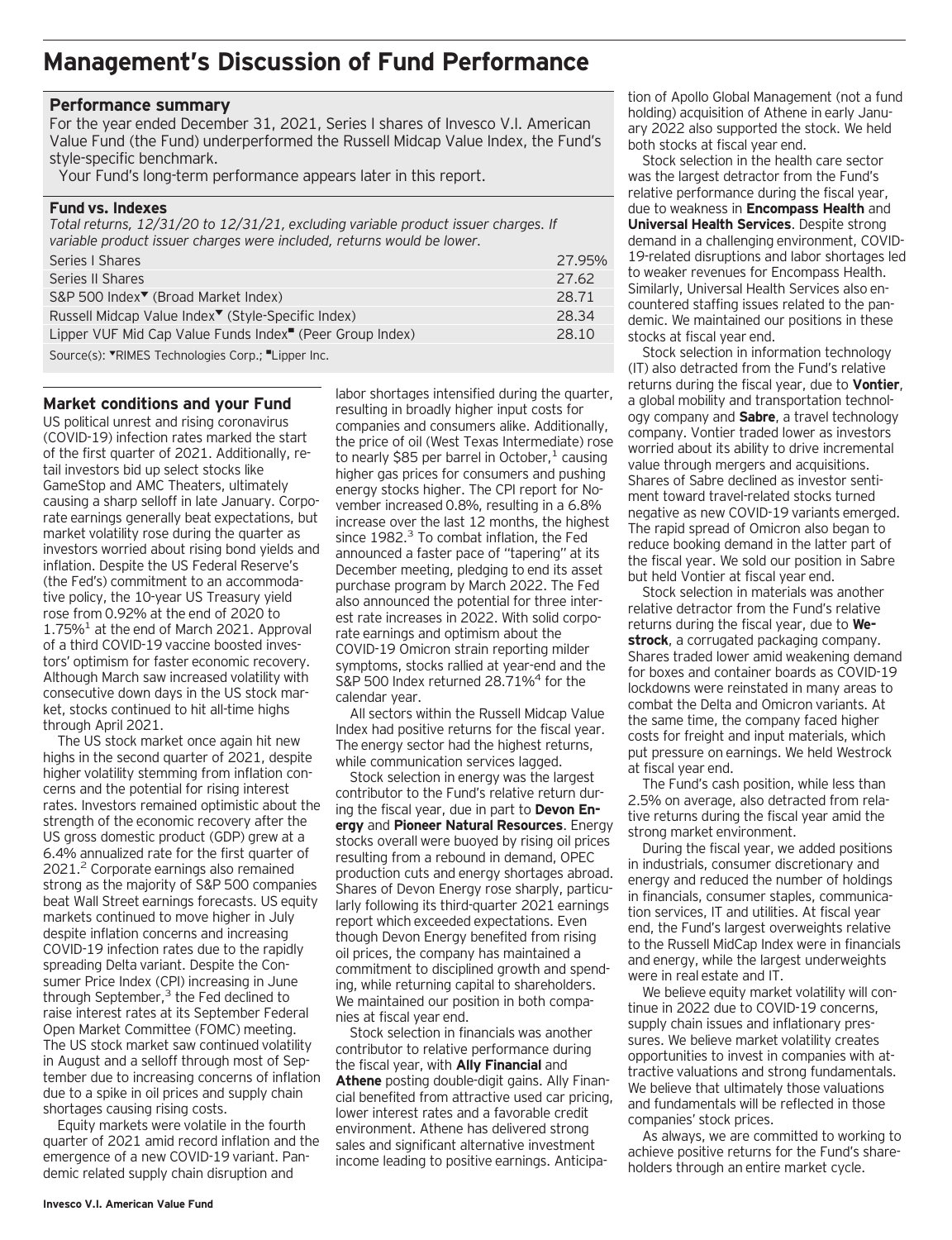Thank you for your continued investment in the Invesco V.I. American Value Fund.

- 1 Source: Bloomberg LP
- 2 Source: US Bureau of Economic Analysis
- 3 Source: US Bureau of Labor Statistics
- 4 Source: Lipper Inc.

#### **Portfolio manager(s)**:

Jeffrey Vancavage

*The views and opinions expressed in management's discussion of Fund performance are those of Invesco Advisers, Inc. and its affiliates. These views and opinions are subject to change at any time based on factors such as market and economic conditions. These views and opinions may not be relied upon as investment advice or recommendations, or as an offer for a particular security. The information is not a complete analysis of every aspect of any market, country, industry, security or the Fund. Statements of fact are from sources considered reliable, but Invesco Advisers, Inc. makes no representation or warranty as to their completeness or accuracy. Although historical performance is no guarantee of future results, these insights may help you understand our investment management philosophy.*

See important Fund and, if applicable, index disclosures later in this report.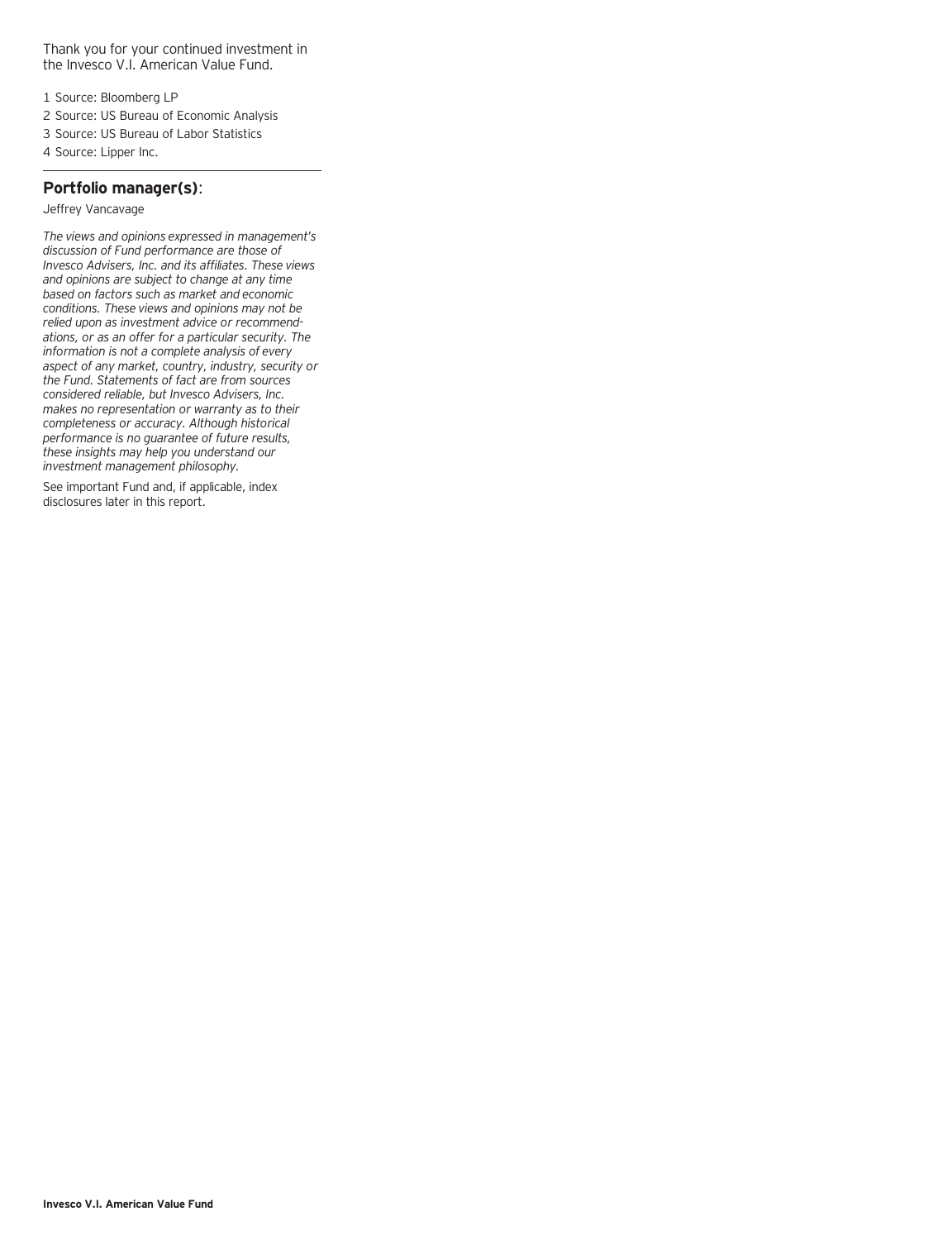### **Your Fund's Long-Term Performance**

#### **Results of a \$10,000 Investment — Oldest Share Class(es)**

Fund and index data from 12/31/11



1 Source: RIMES Technologies Corp.

2 Source: Lipper Inc.

Past performance cannot guarantee future results.

| <b>Average Annual Total Returns</b> |       |
|-------------------------------------|-------|
| As of 12/31/21                      |       |
| <b>Series I Shares</b>              |       |
| Inception $(1/2/97)$                | 9.74% |
| 10 Years                            | 10.92 |
| 5 Years                             | 9.22  |
| 1 Year                              | 27.95 |
|                                     |       |

| <b>Series II Shares</b> |        |
|-------------------------|--------|
| Inception $(5/5/03)$    | 10.18% |
| 10 Years                | 10.65  |
| 5 Years                 | 8.94   |
| 1 Year                  | 27.62  |

**Effective June 1, 2010, Class I and Class II shares of the predecessor fund, The Universal Institutional Funds, Inc. U.S. Mid Cap Value Portfolio, advised by Morgan Stanley Investment Management Inc. were reorganized into Series I and Series II shares, respectively, of Invesco Van Kampen V.I. Mid Cap Value Fund (renamed Invesco V.I. American Value Fund on April 29, 2013). Returns shown above, prior to June 1, 2010, for Series I and Series II shares are those of the Class I shares and Class II shares of the predecessor fund. Share class returns will differ from the predecessor fund because of different expenses.**

**The performance data quoted represent past performance and cannot guarantee future results; current performance may be lower or higher. Please contact your variable product issuer or financial adviser for the most recent month-end variable product performance. Performance figures reflect Fund expenses, reinvested distributions and changes in net asset value.**

**Performance figures do not reflect deduction of taxes a shareholder would pay on Fund distributions or sale of Fund shares. Investment return and principal value will fluctuate so that you may have a gain or loss when you sell shares.**

**Invesco V.I. American Value Fund, a series portfolio of AIM Variable Insurance Funds (Invesco Variable Insurance Funds), is currently offered through insurance companies issuing variable products. You cannot purchase shares of the Fund directly. Performance figures given represent the Fund and are not intended to reflect actual variable product values. They do not reflect sales charges, expenses and fees assessed in connection with a variable product. Sales charges, expenses and fees, which are determined by the variable product issuers, will vary and will lower the total return.**

**The most recent month-end performance at the Fund level, excluding variable product charges, is available at 800 451 4246. As mentioned above, for the most recent month-end performance including variable product charges, please contact your variable product issuer or financial adviser.**

**Fund performance reflects any applicable fee waivers and/or expense reimbursements. Had the adviser not waived fees and/or reimbursed expenses currently or in the past, returns would have been lower. See current prospectus for more information.**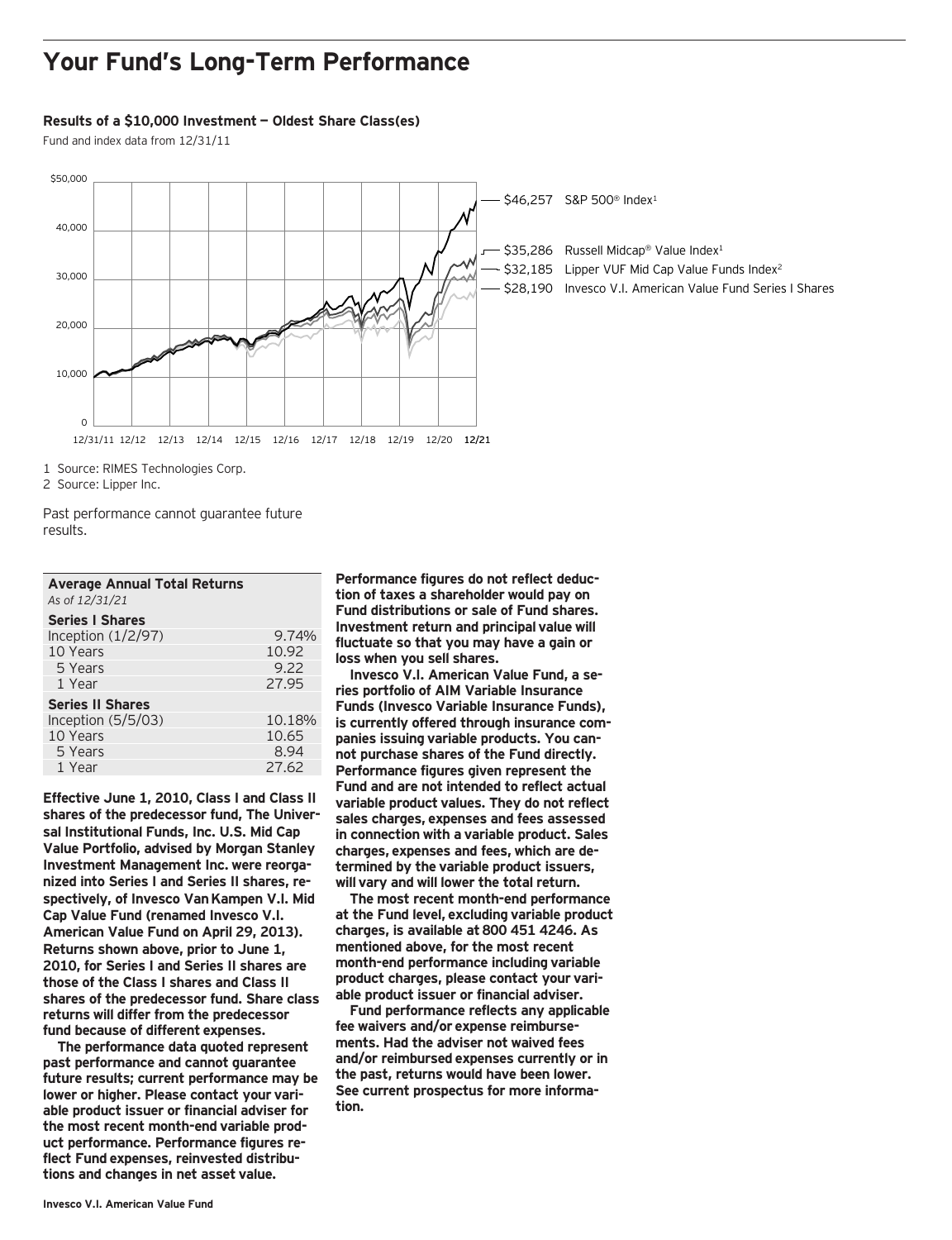### **Supplemental Information**

### **Invesco V.I. American Value Fund's investment objective is long-term capital appreciation.**

- Unless otherwise stated, information presented in this report is as of December 31, 2021, and is based on total net assets.
- Unless otherwise noted, all data is provided by Invesco.
- To access your Fund's reports/prospectus, visit invesco.com/fundreports.

#### **About indexes used in this report**

- The S&P 500<sup>®</sup> Index is an unmanaged index considered representative of the US stock market.
- The **Russell Midcap<sup>®</sup> Value Index** is an unmanaged index considered representative of mid-cap value stocks. The Russell Midcap Value Index is a trademark/service mark of the Frank Russell Co. Russell<sup>®</sup> is a trademark of the Frank Russell Co.
- **The Lipper VUF Mid Cap Value Funds Index** is an unmanaged index considered representative of mid-cap value variable insurance underlying funds tracked by Lipper.
- The Fund is not managed to track the performance of any particular index, including the index(es) described here, and consequently, the performance of the Fund may deviate significantly from the performance of the index(es).
- A direct investment cannot be made in an index. Unless otherwise indicated, index results include reinvested dividends, and they do not reflect sales charges. Performance of the peer group, if applicable, reflects fund expenses; performance of a market index does not.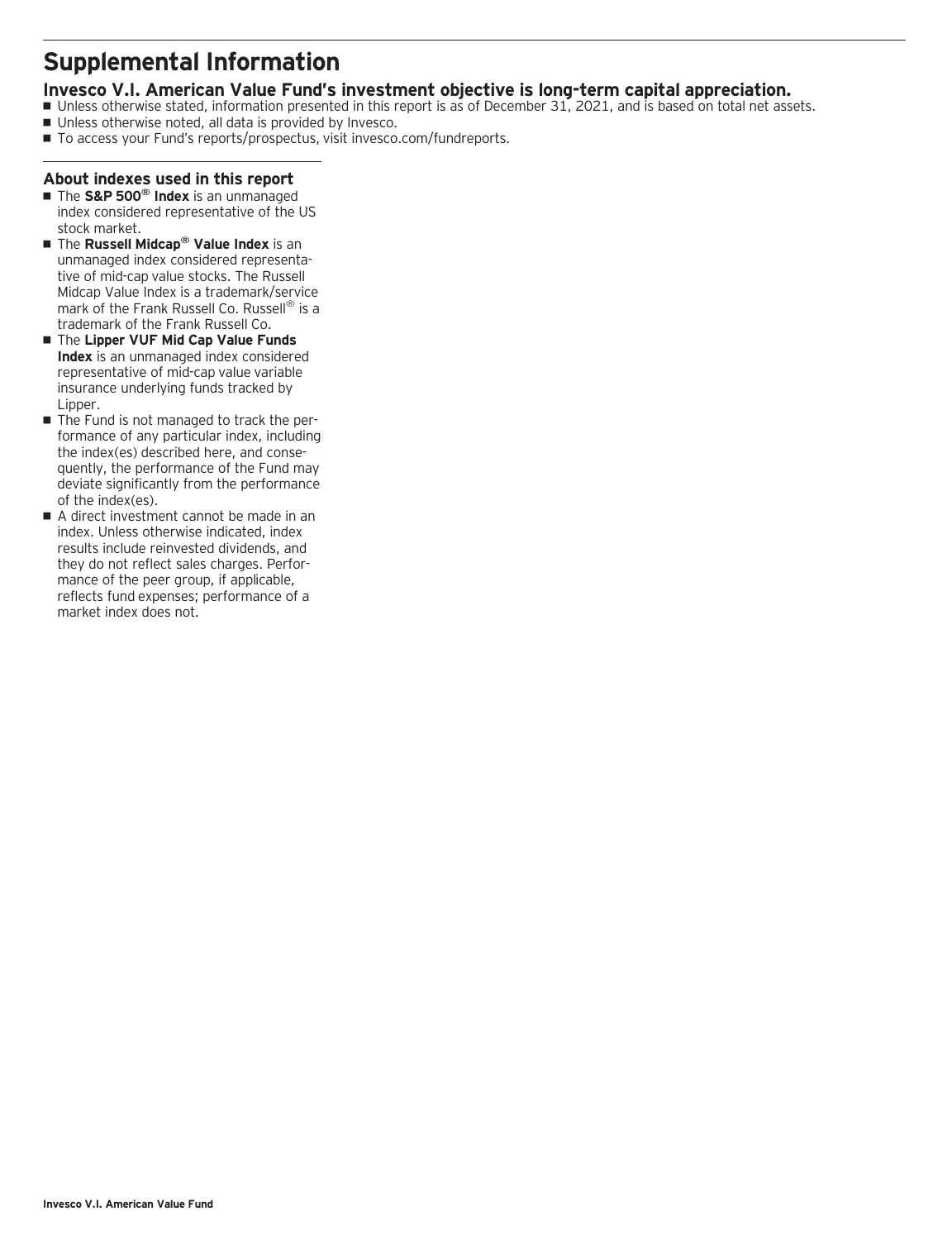### **Fund Information**

#### **Portfolio Composition**

| By sector                                             | % of total net assets |
|-------------------------------------------------------|-----------------------|
| <b>Financials</b>                                     | 24.47%                |
| Industrials                                           | 16.91                 |
| Consumer Discretionary                                | 12.13                 |
| <b>Health Care</b>                                    | 8.14                  |
| Real Estate                                           | 7.02                  |
| Energy                                                | 6.86                  |
| Materials                                             | 5.94                  |
| Information Technology                                | 5.79                  |
| Utilities                                             | 5.08                  |
| <b>Consumer Staples</b>                               | 4.44                  |
| <b>Communication Services</b>                         | 1.75                  |
| Money Market Funds Plus Other Assets Less Liabilities | 1.47                  |

### **Top 10 Equity Holdings\***

|     |                               | % of total net assets |
|-----|-------------------------------|-----------------------|
| 1.  | Athene Holding Ltd., Class A  | 3.86%                 |
| 2.  | Vertiv Holdings Co.           | 3.07                  |
| 3.  | Arthur J. Gallagher & Co.     | 2.96                  |
| 4.  | Voya Financial, Inc.          | 2.89                  |
| 5.  | Eastman Chemical Co.          | 2.82                  |
| 6.  | Ally Financial, Inc.          | 2.74                  |
| 7.  | KeyCorp                       | 2.72                  |
| 8.  | Pioneer Natural Resources Co. | 2.64                  |
| 9.  | Huntington Bancshares, Inc.   | 2.60                  |
| 10. | Zions Bancorporation N.A.     | 2.52                  |

The Fund's holdings are subject to change, and there is no assurance that the Fund will continue to hold any particular security.

\* Excluding money market fund holdings, if any.

Data presented here are as of December 31, 2021.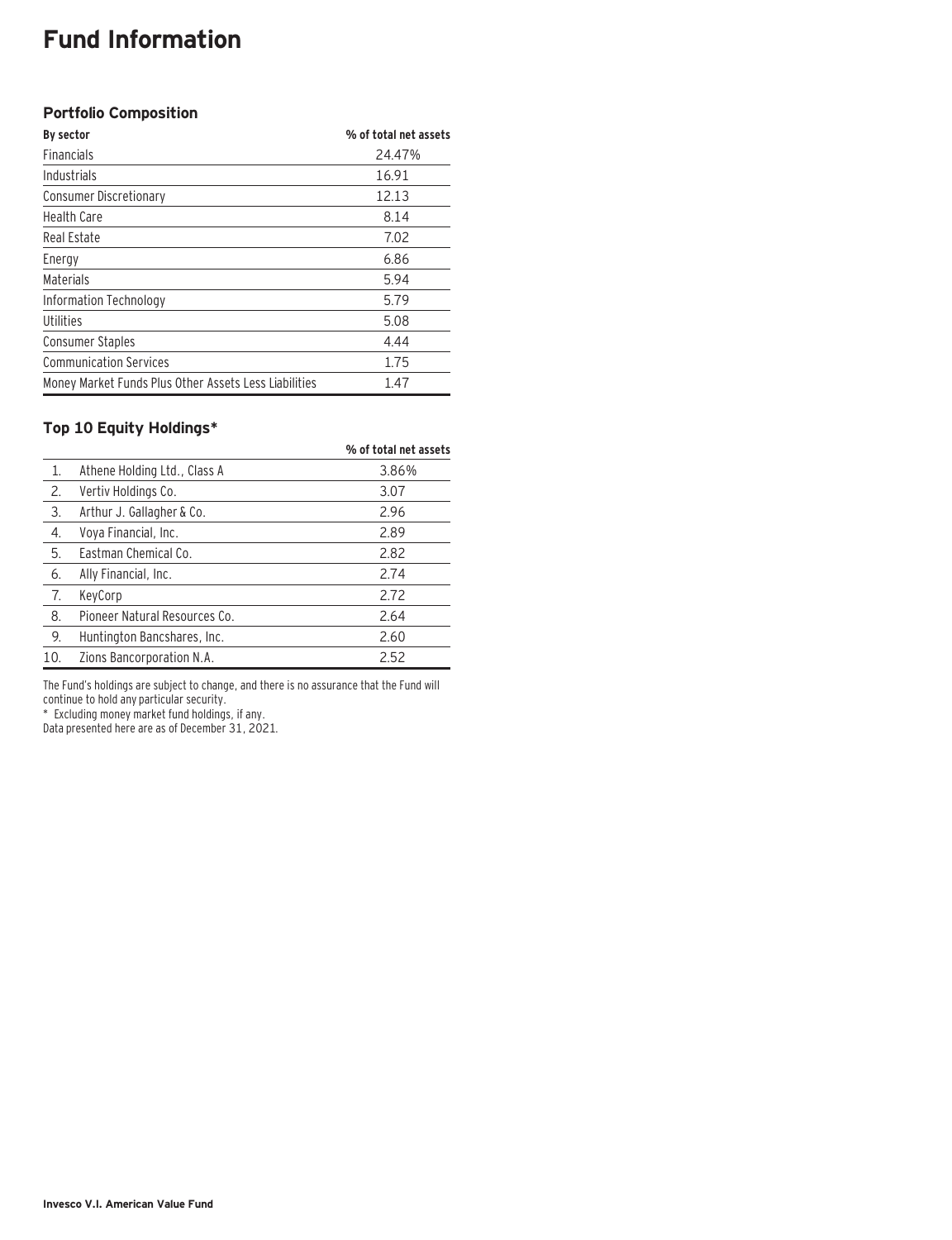# **Schedule of Investments(a)**

December 31, 2021

|                                                          | <b>Shares</b> | Value           |
|----------------------------------------------------------|---------------|-----------------|
| Common Stocks & Other Equity Interests-98.53%            |               |                 |
| Aerospace & Defense-2.05%                                |               |                 |
| Curtiss-Wright Corp.                                     | 55,346        | \$<br>7,674,830 |
| Agricultural & Farm Machinery-1.99%                      |               |                 |
| AGCO Corp.                                               | 64,181        | 7,446,280       |
| Airlines-1.63%                                           |               |                 |
| Southwest Airlines Co. <sup>(b)</sup>                    | 142,935       | 6,123,335       |
| Apparel, Accessories & Luxury Goods-3.47%                |               |                 |
| Ralph Lauren Corp.                                       | 55,898        | 6,644,036       |
| Tapestry, Inc.                                           | 156,443       | 6,351,586       |
|                                                          |               | 12,995,622      |
| Auto Parts & Equipment-2.50%                             |               |                 |
| Lear Corp. <sup>(c)</sup>                                | 51,156        | 9,358,990       |
|                                                          |               |                 |
| Broadcasting-1.75%<br>Nexstar Media Group, Inc., Class A | 43,504        | 6,568,234       |
|                                                          |               |                 |
| <b>Building Products-2.10%</b>                           |               |                 |
| Johnson Controls International PLC                       | 96,608        | 7,855,196       |
| Casinos & Gaming-1.58%                                   |               |                 |
| Bally's Corp. <sup>(b)</sup>                             | 156,108       | 5,941,470       |
| <b>Communications Equipment-2.07%</b>                    |               |                 |
| Ciena Corp. <sup>(b)</sup>                               | 101,015       | 7,775,125       |
| <b>Construction Machinery &amp; Heavy Trucks-2.25%</b>   |               |                 |
| Oshkosh Corp.                                            | 74,694        | 8,418,761       |
|                                                          |               |                 |
| <b>Consumer Finance-2.74%</b><br>Ally Financial, Inc.    | 215,457       | 10,257,908      |
|                                                          |               |                 |
| Copper-1.40%                                             |               |                 |
| Freeport-McMoRan, Inc.                                   | 125,747       | 5,247,422       |
| Distributors-2.12%                                       |               |                 |
| LKQ Corp.                                                | 132,406       | 7,948,332       |
| Electric Utilities-5.08%                                 |               |                 |
| Entergy Corp.                                            | 65,520        | 7,380,828       |
| Evergy, Inc.                                             | 83,618        | 5,737,031       |
| Exelon Corp.                                             | 102,521       | 5,921,613       |
|                                                          |               | 19,039,472      |
| Electrical Components & Equipment-3.07%                  |               |                 |
| Vertiv Holdings Co.                                      | 460,973       | 11,510,496      |
| Electronic Equipment & Instruments-1.82%                 |               |                 |
| Vontier Corp.                                            | 221,853       | 6,817,543       |
| Food Distributors-2.29%                                  |               |                 |
| Performance Food Group Co. (b)(c)                        | 187,068       | 8,584,550       |
| <b>Health Care Distributors-1.88%</b>                    |               |                 |
| Henry Schein, Inc. <sup>(b)</sup>                        | 90,676        | 7,030,110       |
|                                                          |               |                 |
| <b>Health Care Facilities-3.96%</b>                      |               |                 |
| Encompass Health Corp.                                   | 112,873       | 7,366,092       |

|                                                                        | <b>Shares</b>      | Value                   |
|------------------------------------------------------------------------|--------------------|-------------------------|
| <b>Health Care Facilities-(continued)</b>                              |                    |                         |
| Universal Health Services, Inc., Class B                               | 57,762             | \$.<br>7,489,421        |
|                                                                        |                    | 14,855,513              |
| Hotel & Resort REITs-2.38%                                             |                    |                         |
| Host Hotels & Resorts, Inc. (b)                                        | 513,318            | 8,926,600               |
|                                                                        |                    |                         |
| Hotels, Resorts & Cruise Lines-2.46%<br>Wyndham Hotels & Resorts, Inc. | 102,824            |                         |
|                                                                        |                    | 9,218,172               |
| Industrial Machinery-1.60%                                             |                    |                         |
| Kennametal, Inc. <sup>(c)</sup>                                        | 166,513            | 5,979,482               |
| Industrial REITs-1.54%                                                 |                    |                         |
| First Industrial Realty Trust, Inc.                                    | 87,057             | 5,763,173               |
|                                                                        |                    |                         |
| <b>Insurance Brokers-2.96%</b><br>Arthur J. Gallagher & Co.            | 65,455             | 11,105,750              |
|                                                                        |                    |                         |
| Investment Banking & Brokerage-1.76%                                   |                    |                         |
| Stifel Financial Corp.                                                 | 93,807             | 6,605,889               |
| Life & Health Insurance-3.86%                                          |                    |                         |
| Athene Holding Ltd., Class A(b)                                        | 173,758            | 14,479,254              |
| <b>Managed Health Care-2.30%</b>                                       |                    |                         |
| Centene Corp. <sup>(b)</sup>                                           | 104,516            | 8,612,118               |
|                                                                        |                    |                         |
| <b>Marine-2.23%</b>                                                    |                    |                         |
| Kirby Corp. (b)(c)                                                     | 140,793            | 8,365,920               |
| Oil & Gas Exploration & Production-6.86%                               |                    |                         |
| Devon Energy Corp.                                                     | 195,302            | 8,603,053               |
| Diamondback Energy, Inc.                                               | 66,834             | 7,208,047               |
| Pioneer Natural Resources Co.                                          | 54,458             | 9,904,821               |
|                                                                        |                    | 25,715,921              |
| <b>Other Diversified Financial Services-2.89%</b>                      |                    |                         |
| Voya Financial, Inc.                                                   | 163,176            | 10,820,201              |
| Paper Packaging-1.72%                                                  |                    |                         |
| WestRock Co.                                                           | 145,181            | 6,440,229               |
|                                                                        |                    |                         |
| Regional Banks-10.26%<br>Huntington Bancshares, Inc.                   |                    |                         |
| KeyCorp                                                                | 630,573<br>440,033 | 9,723,436<br>10,177,963 |
| Wintrust Financial Corp.                                               | 100,559            | 9,132,768               |
| Zions Bancorporation N.A.                                              | 149,298            | 9,429,662               |
|                                                                        |                    | 38,463,829              |
|                                                                        |                    |                         |
| <b>Residential REITs-3.10%</b>                                         |                    |                         |
| American Homes 4 Rent, Class A<br>UDR, Inc.                            | 135,071<br>95,371  | 5,890,447<br>5,721,306  |
|                                                                        |                    | 11,611,753              |
|                                                                        |                    |                         |
| Semiconductor Equipment-1.89%                                          |                    |                         |
| MKS Instruments, Inc.                                                  | 40,723             | 7,092,725               |
| Soft Drinks-2.15%                                                      |                    |                         |
| Coca-Cola Europacific Partners PLC (United                             |                    |                         |
| Kingdom)                                                               | 144,102            | 8,059,625               |

See accompanying Notes to Financial Statements which are an integral part of the financial statements.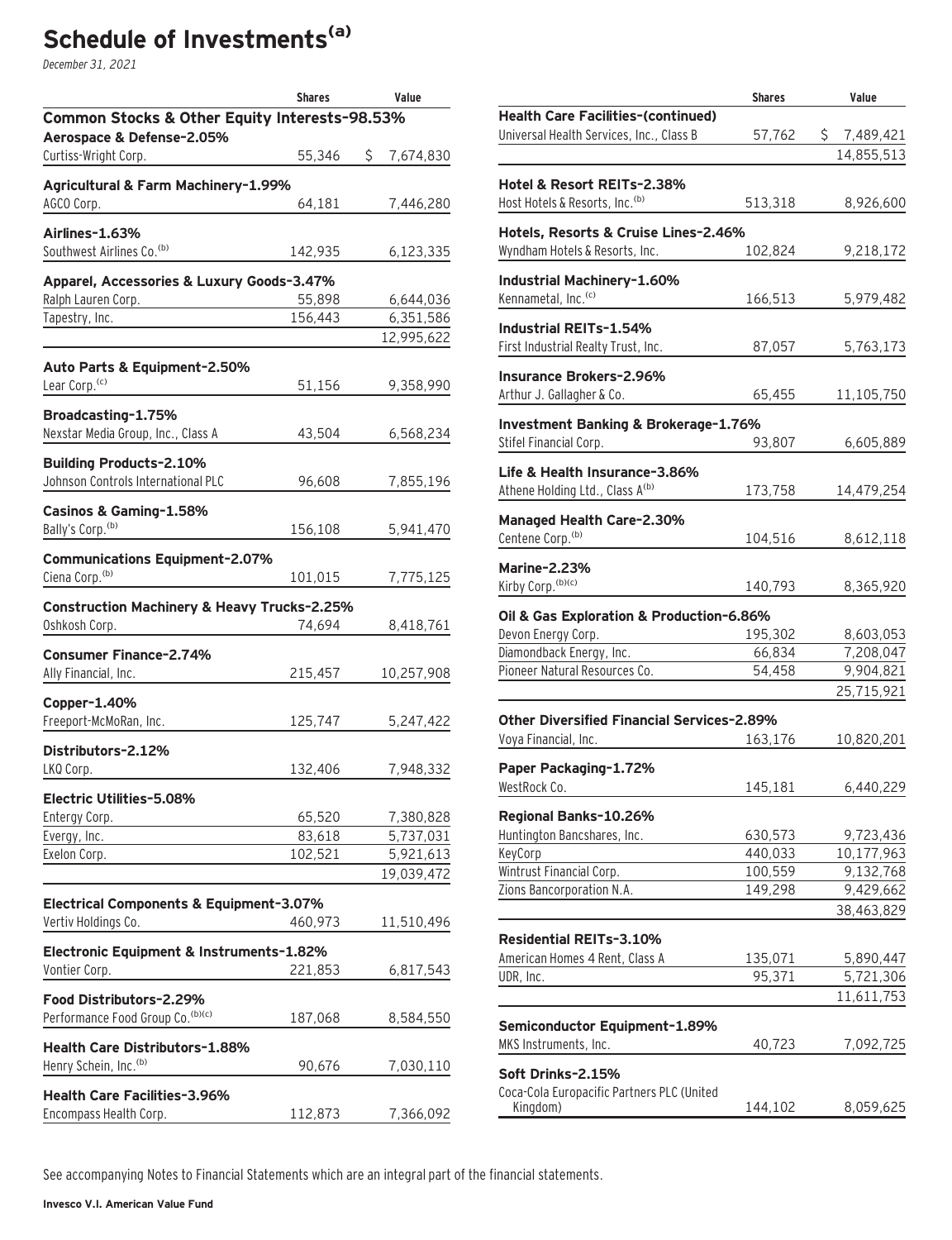|                                                                                                                                 | <b>Shares</b> | Value        |
|---------------------------------------------------------------------------------------------------------------------------------|---------------|--------------|
| <b>Specialty Chemicals-2.82%</b>                                                                                                |               |              |
| Eastman Chemical Co.                                                                                                            | 87.445        | \$10,572,975 |
| Total Common Stocks & Other Equity Interests<br>(Cost \$268,983,174)                                                            |               | 369,282,805  |
| Money Market Funds-1.57%                                                                                                        |               |              |
| Invesco Government & Agency Portfolio,<br>Institutional Class, 0.03% <sup>(d)(e)</sup>                                          | 2,040,739     | 2.040.738    |
| Invesco Liquid Assets Portfolio, Institutional<br>Class, 0.02% <sup>(d)(e)</sup>                                                | 1,500,172     | 1,500,473    |
| Invesco Treasury Portfolio, Institutional Class,<br>$0.01\%$ <sup>(d)(e)</sup>                                                  | 2.332.272     | 2,332,272    |
| Total Money Market Funds (Cost \$5,873,546)                                                                                     |               | 5,873,483    |
| TOTAL INVESTMENTS IN SECURITIES<br>(excluding investments purchased with<br>cash collateral from securities on<br>loan)-100.10% |               |              |
| (Cost \$274,856,720)                                                                                                            |               | 375.156.288  |

|                                                                                                | <b>Shares</b> |   | Value         |  |
|------------------------------------------------------------------------------------------------|---------------|---|---------------|--|
| <b>Investments Purchased with Cash Collateral from</b><br><b>Securities on Loan</b>            |               |   |               |  |
| <b>Money Market Funds-2.03%</b>                                                                |               |   |               |  |
| Invesco Private Government Fund,<br>$0.02\%$ <sup>(d)(e)(f)</sup>                              | 2,280,527     | S | 2,280,527     |  |
| Invesco Private Prime Fund, 0.11% <sup>(d)(e)(f)</sup>                                         | 5,320,166     |   | 5,321,230     |  |
| Total Investments Purchased with Cash Collateral<br>from Securities on Loan (Cost \$7,601,757) |               |   | 7,601,757     |  |
| TOTAL INVESTMENTS IN SECURITIES-102.13%<br>(Cost \$282,458,477)                                |               |   | 382,758,045   |  |
| OTHER ASSETS LESS LIABILITIES-(2.13)%                                                          |               |   | (7, 972, 154) |  |
| NET ASSETS-100.00%                                                                             |               |   | \$374,785.891 |  |

Investment Abbreviations:

REIT – Real Estate Investment Trust

Notes to Schedule of Investments:

(a) Industry and/or sector classifications used in this report are generally according to the Global Industry Classification Standard, which was developed by and is the exclusive property and a service mark of MSCI Inc. and Standard & Poor's.

(b) Non-income producing security.

<sup>(c)</sup> All or a portion of this security was out on loan at December 31, 2021.<br>(d) Affiliated issuer. The issuer and/or the Fund is a wholly-owned subsidiary

Affiliated issuer. The issuer and/or the Fund is a wholly-owned subsidiary of Invesco Ltd., or is affiliated by having an investment adviser that is under common control of Invesco Ltd. The table below shows the Fund's transactions in, and earnings from, its investments in affiliates for the fiscal year ended December 31, 2021.

|                                                                                      | Value<br>December 31, 2020 | <b>Purchases</b><br>at Cost | <b>Proceeds</b><br>from Sales | Change in<br><b>Unrealized</b><br>Appreciation<br>(Depreciation) | Realized<br>Gain<br>(Loss) | Value<br>December 31, 2021 | <b>Dividend Income</b> |
|--------------------------------------------------------------------------------------|----------------------------|-----------------------------|-------------------------------|------------------------------------------------------------------|----------------------------|----------------------------|------------------------|
| Investments in Affiliated Money Market<br><b>Funds:</b>                              |                            |                             |                               |                                                                  |                            |                            |                        |
| Invesco Government & Agency Portfolio,<br>Institutional Class                        | \$1,623,654                | \$46.647.720                | \$ (46.230.636)               | Ŝ<br>$\overline{\phantom{a}}$                                    |                            | \$2.040.738                | Ś.<br>749              |
| Invesco Liquid Assets Portfolio, Institutional<br>Class                              | 1.390.691                  | 33.320.422                  | (33.210.410)                  | (860)                                                            | 630                        | 1.500.473                  | 304                    |
| Invesco Treasury Portfolio, Institutional Class                                      | 1.855.604                  | 53,311,680                  | (52, 835, 012)                |                                                                  |                            | 2.332.272                  | 317                    |
| <b>Investments Purchased with Cash</b><br><b>Collateral from Securities on Loan:</b> |                            |                             |                               |                                                                  |                            |                            |                        |
| Invesco Private Government Fund                                                      | ٠                          | 39.049.671                  | (36.769.144)                  |                                                                  |                            | 2,280,527                  | 481*                   |
| Invesco Private Prime Fund                                                           | ٠                          | 84.460.626                  | (79.137.287)                  | ٠                                                                | (2.109)                    | 5.321.230                  | $6.460*$               |
| Total                                                                                | \$4,869,949                | \$256,790,119               | \$(248, 182, 489)             | $$^{(860)}$                                                      | \$(1, 479)                 | \$13,475,240               | \$8,311                |

\* Represents the income earned on the investment of cash collateral, which is included in securities lending income on the Statement of Operations. Does not include rebates and fees paid to lending agent or premiums received from borrowers, if any.

(e) The rate shown is the 7-day SEC standardized yield as of December 31, 2021.

The security has been segregated to satisfy the commitment to return the cash collateral received in securities lending transactions upon the borrower's return of the securities loaned. See Note 1I.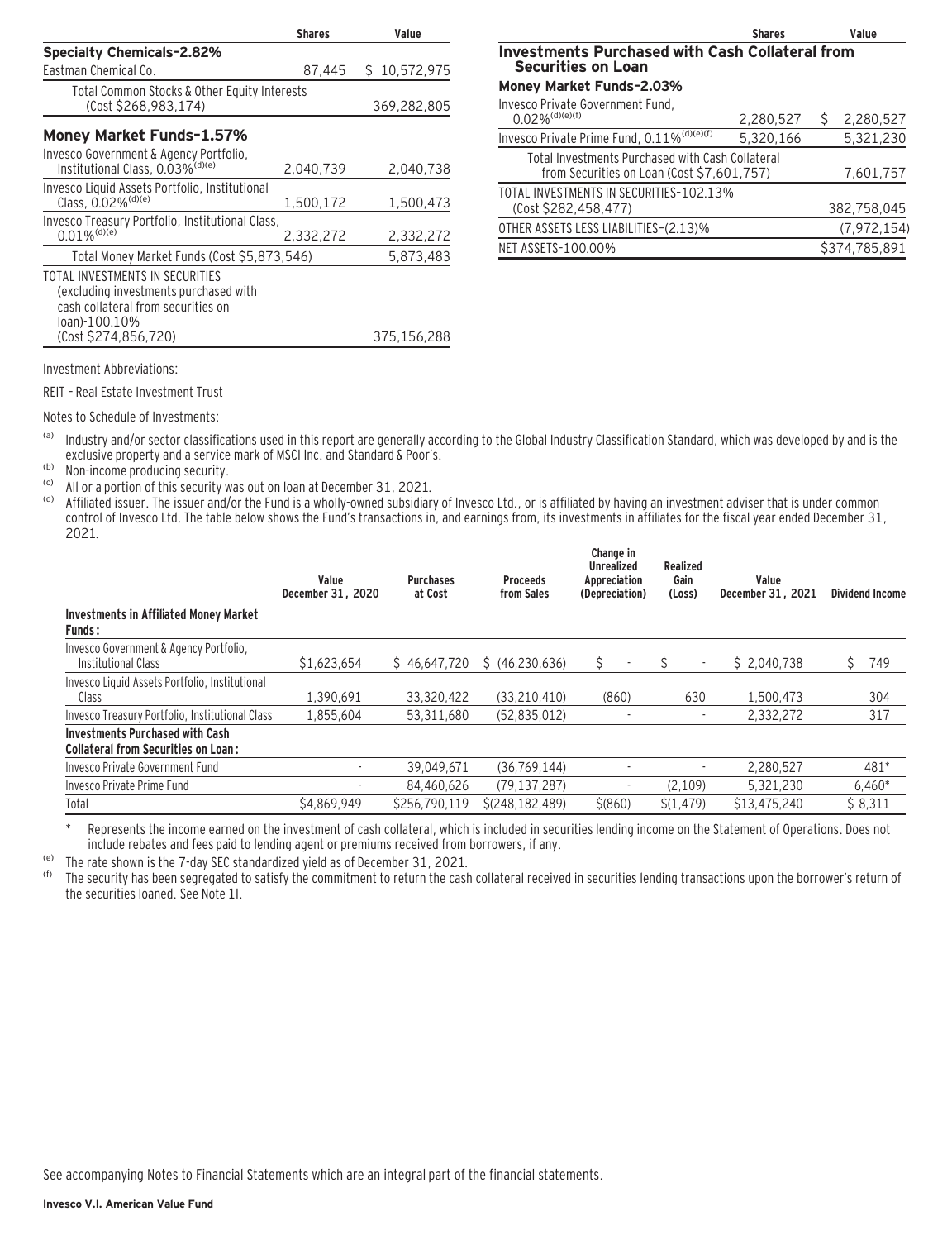### **Statement of Assets and Liabilities**

December 31, 2021

#### **Assets:**

| Investments in unaffiliated securities, at value              |               |     |
|---------------------------------------------------------------|---------------|-----|
| (Cost \$268,983,174)*                                         | \$369,282,805 |     |
| Investments in affiliated money market funds, at value        |               |     |
| (Cost \$13,475,303)                                           | 13,475,240    |     |
| Receivable for:                                               |               |     |
| Fund shares sold                                              | 176,177       |     |
| <b>Dividends</b>                                              | 337,129       |     |
| Investment for trustee deferred compensation and              |               |     |
| retirement plans                                              | 139,118       |     |
| Other assets                                                  | 1,436         |     |
| <b>Total assets</b>                                           | 383,411,905   |     |
| Liabilities:                                                  |               |     |
| Payable for:                                                  |               |     |
| Fund shares reacquired                                        | 385,603       |     |
| Amount due custodian                                          | 219,137       |     |
| Amount due custodian - foreign currency, at value             |               |     |
| (Cost \$881)                                                  |               | 877 |
| Collateral upon return of securities loaned                   | 7,601,757     |     |
| Accrued fees to affiliates                                    | 199,332       |     |
| Accrued other operating expenses                              | 66,077        |     |
| Trustee deferred compensation and retirement plans            | 153,231       |     |
| <b>Total liabilities</b>                                      | 8,626,014     |     |
| Net assets applicable to shares outstanding                   | \$374,785,891 |     |
| Net assets consist of:                                        |               |     |
| Shares of beneficial interest                                 | \$225,174,055 |     |
| Distributable earnings                                        | 149,611,836   |     |
|                                                               | \$374,785,891 |     |
|                                                               |               |     |
| <b>Net Assets:</b>                                            |               |     |
| Series I                                                      | \$160,576,364 |     |
| Series II                                                     | \$214,209,527 |     |
| Shares outstanding, no par value, with an unlimited number of |               |     |
| shares authorized:                                            |               |     |
| Series I                                                      | 7,977,578     |     |
| Series II                                                     | 10,771,379    |     |
| Series I:                                                     |               |     |
| Net asset value per share                                     | \$<br>20.13   |     |

\* At December 31, 2021, securities with an aggregate value of \$7,476,646 were on loan to brokers.

Net asset value per share \$ 5 19.89

# **Statement of Operations**

For the year ended December 31, 2021

## **Investment income:**

| Dividends                                                                                        | \$5,247,681 |
|--------------------------------------------------------------------------------------------------|-------------|
| Dividends from affiliated money market funds (includes<br>securities lending income of \$13,619) | 14,989      |
| Total investment income                                                                          | 5,262,670   |
| <b>Expenses:</b>                                                                                 |             |
| Advisory fees                                                                                    | 2,319,586   |
| Administrative services fees                                                                     | 547,455     |
| Distribution fees - Series II                                                                    | 500,305     |
| Transfer agent fees                                                                              | 23,529      |
| Trustees' and officers' fees and benefits                                                        | 25,156      |
| Reports to shareholders                                                                          | 9,921       |
| Professional services fees                                                                       | 39,775      |
| Other                                                                                            | 5,709       |
| Total expenses                                                                                   | 3,471,436   |
| Less: Fees waived                                                                                | (2, 410)    |
| Net expenses                                                                                     | 3,469,026   |
| Net investment income                                                                            | 1,793,644   |
| Realized and unrealized gain (loss) from:                                                        |             |
| Net realized gain (loss) from:                                                                   |             |
| Unaffiliated investment securities                                                               | 67,402,419  |

| Unanidated investment securities                         | 01.402.419   |
|----------------------------------------------------------|--------------|
| Affiliated investment securities                         | (1, 479)     |
| Foreign currencies                                       | 6            |
|                                                          | 67,400,946   |
| Change in net unrealized appreciation (depreciation) of: |              |
| Unaffiliated investment securities                       | 88,280       |
| Affiliated investment securities                         | (860)        |
| Foreign currencies                                       | 818          |
|                                                          | 88,238       |
| Net realized and unrealized gain                         | 67,489,184   |
| Net increase in net assets resulting from operations     | \$69,282,828 |

Series II: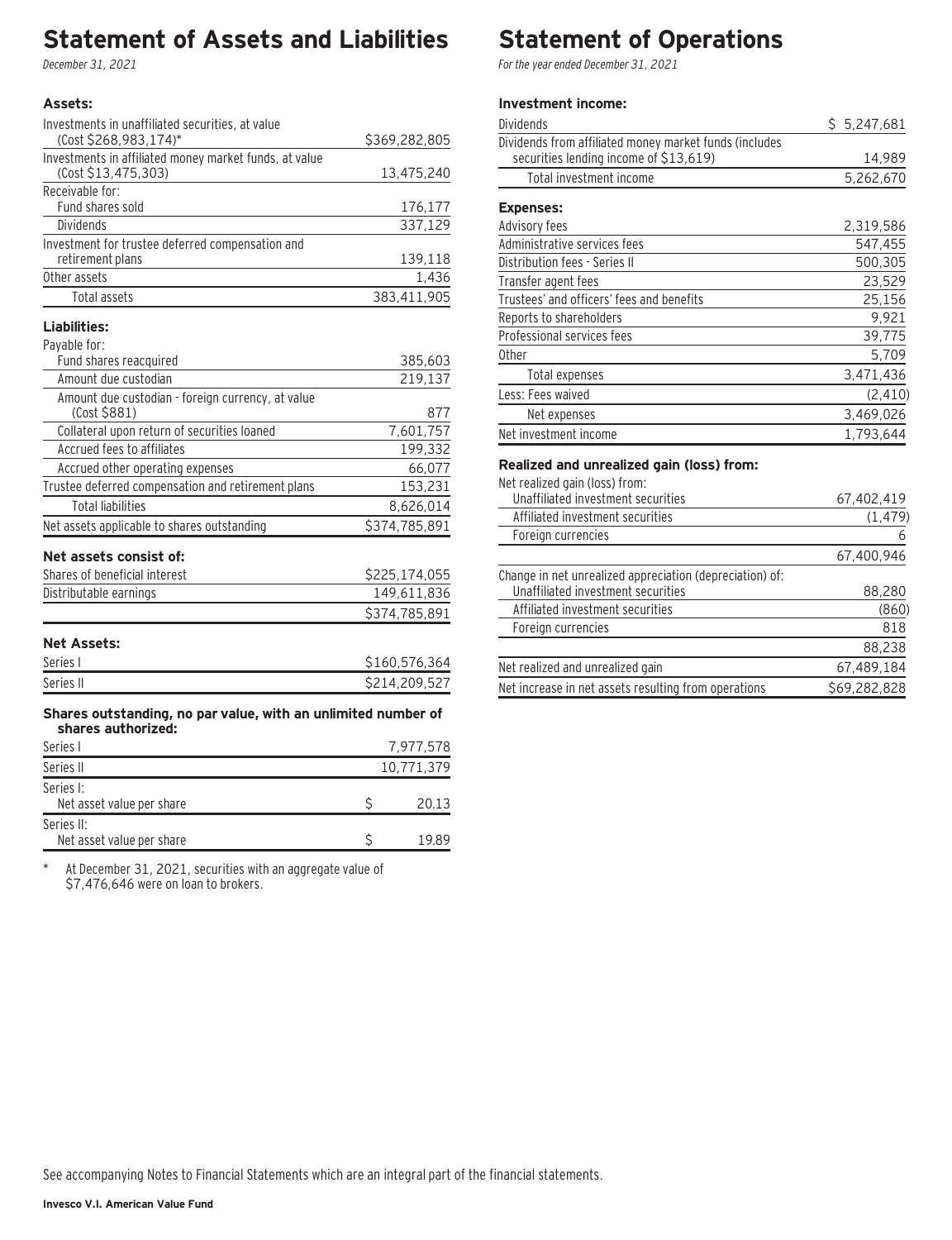### **Statement of Changes in Net Assets**

For the years ended December 31, 2021 and 2020

|                                                                         | 2021            | 2020           |
|-------------------------------------------------------------------------|-----------------|----------------|
| <b>Operations:</b>                                                      |                 |                |
| Net investment income                                                   | 1,793,644<br>S. | 1,389,408<br>S |
| Net realized gain (loss)                                                | 67,400,946      | (9, 455, 815)  |
| Change in net unrealized appreciation                                   | 88,238          | 3,359,843      |
| Net increase (decrease) in net assets resulting from operations         | 69,282,828      | (4,706,564)    |
| Distributions to shareholders from distributable earnings:              |                 |                |
| Series I                                                                | (682, 929)      | (1,301,570)    |
| Series II                                                               | (483, 149)      | (3,011,200)    |
| Total distributions from distributable earnings                         | (1, 166, 078)   | (4,312,770)    |
| <b>Share transactions-net:</b>                                          |                 |                |
| Series I                                                                | 64,404,681      | (10, 241, 455) |
| Series II                                                               | 1,191,812       | (58, 356, 016) |
| Net increase (decrease) in net assets resulting from share transactions | 65,596,493      | (68, 597, 471) |
| Net increase (decrease) in net assets                                   | 133,713,243     | (77,616,805)   |
| Net assets:                                                             |                 |                |
| Beginning of year                                                       | 241,072,648     | 318,689,453    |
| End of year                                                             | \$374,785,891   | \$241,072,648  |

See accompanying Notes to Financial Statements which are an integral part of the financial statements.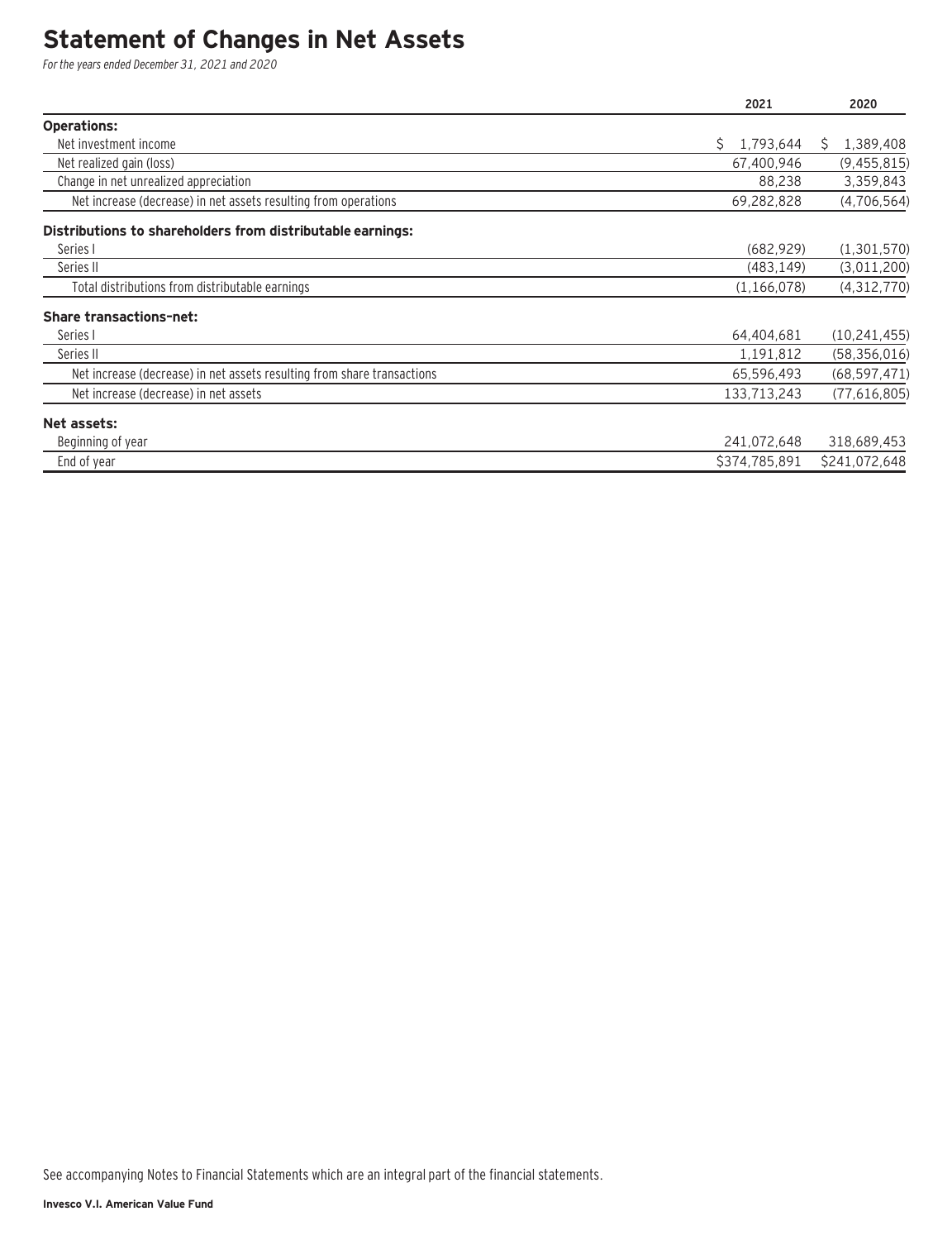# **Financial Highlights**

The following schedule presents financial highlights for a share of the Fund outstanding throughout the periods indicated.

|                     | Net asset<br>value,<br>beginning<br>of period | <b>Net</b><br>investment<br>income <sup>(a)</sup> | Net gains<br>(losses)<br>on securities<br>(both<br>realized and<br>unrealized) | <b>Total from</b><br>investment<br>operations | <b>Dividends</b><br>from net<br>investment<br>income | <b>Distributions</b><br>from net<br>realized<br>gains | Total<br>distributions | Net asset<br>value, end<br>of period | Total<br>return <sup>(b)</sup> | Net assets.<br>end of period<br>(000's omitted) | Ratio of<br>expenses<br>to average<br>net assets<br>with fee waivers<br>and/or<br>expenses<br>absorbed | Ratio of<br>expenses<br>to average net<br>assets without<br>fee waivers<br>and/or<br>expenses<br>absorbed | Ratio of net<br>investment<br>income<br>to average<br>net assets | Portfolio<br>turnover <sup>(c)</sup> |
|---------------------|-----------------------------------------------|---------------------------------------------------|--------------------------------------------------------------------------------|-----------------------------------------------|------------------------------------------------------|-------------------------------------------------------|------------------------|--------------------------------------|--------------------------------|-------------------------------------------------|--------------------------------------------------------------------------------------------------------|-----------------------------------------------------------------------------------------------------------|------------------------------------------------------------------|--------------------------------------|
| Series I            |                                               |                                                   |                                                                                |                                               |                                                      |                                                       |                        |                                      |                                |                                                 |                                                                                                        |                                                                                                           |                                                                  |                                      |
| Year ended 12/31/21 | \$15.80                                       | \$0.13                                            | \$4.28                                                                         | \$4.41                                        | \$(0.08)                                             | Ŝ.<br>$\overline{a}$                                  | \$(0.08)               | \$20.13                              | 27.95%                         | \$160,576                                       | 0.89%                                                                                                  | 0.89%                                                                                                     | 0.69%                                                            | 82%                                  |
| Year ended 12/31/20 | 15.92                                         | 0.10                                              | 0.04                                                                           | 0.14                                          | (0.13)                                               | (0.13)                                                | (0.26)                 | 15.80                                | 1.12                           | 73.098                                          | 0.93                                                                                                   | 0.93                                                                                                      | 0.74                                                             | 59                                   |
| Year ended 12/31/19 | 13.86                                         | 0.12                                              | 3.24                                                                           | 3.36                                          | (0.11)                                               | (1.19)                                                | (1.30)                 | 15.92                                | 25.03                          | 84,799                                          | 0.92                                                                                                   | 0.92                                                                                                      | 0.78                                                             | 68                                   |
| Year ended 12/31/18 | 18.38                                         | 0.10                                              | (1.87)                                                                         | (1.77)                                        | (0.09)                                               | (2.66)                                                | (2.75)                 | 13.86                                | (12.65)                        | 77,491                                          | 0.93                                                                                                   | 0.93                                                                                                      | 0.52                                                             | 39                                   |
| Year ended 12/31/17 | 17.06                                         | 0.08                                              | 1.59                                                                           | 1.67                                          | (0.14)                                               | (0.21)                                                | (0.35)                 | 18.38                                | 9.96                           | 104,510                                         | 0.94                                                                                                   | 0.94                                                                                                      | 0.48                                                             | 56                                   |
| Series II           |                                               |                                                   |                                                                                |                                               |                                                      |                                                       |                        |                                      |                                |                                                 |                                                                                                        |                                                                                                           |                                                                  |                                      |
| Year ended 12/31/21 | 15.62                                         | 0.08                                              | 4.23                                                                           | 4.31                                          | (0.04)                                               | $\qquad \qquad$                                       | (0.04)                 | 19.89                                | 27.62                          | 214.210                                         | 1.14                                                                                                   | 1.14                                                                                                      | 0.44                                                             | 82                                   |
| Year ended 12/31/20 | 15.74                                         | 0.07                                              | 0.03                                                                           | 0.10                                          | (0.09)                                               | (0.13)                                                | (0.22)                 | 15.62                                | 0.86                           | 167.974                                         | 1.18                                                                                                   | 1.18                                                                                                      | 0.49                                                             | 59                                   |
| Year ended 12/31/19 | 13.71                                         | 0.08                                              | 3.21                                                                           | 3.29                                          | (0.07)                                               | (1.19)                                                | (1.26)                 | 15.74                                | 24.71                          | 233,890                                         | 1.17                                                                                                   | 1.17                                                                                                      | 0.53                                                             | 68                                   |
| Year ended 12/31/18 | 18.19                                         | 0.05                                              | (1.83)                                                                         | (1.78)                                        | (0.04)                                               | (2.66)                                                | (2.70)                 | 13.71                                | (12.82)                        | 169,036                                         | 1.18                                                                                                   | 1.18                                                                                                      | 0.27                                                             | 39                                   |
| Year ended 12/31/17 | 16.90                                         | 0.04                                              | 1.56                                                                           | 1.60                                          | (0.10)                                               | (0.21)                                                | (0.31)                 | 18.19                                | 9.62                           | 294.598                                         | 1.19                                                                                                   | 1.19                                                                                                      | 0.23                                                             | 56                                   |

(a) Calculated using average shares outstanding.<br>(b) Includes adjustments in accordance with accounting principles generally accepted in the United States of America and as such, the net asset value for financial reporting the returns based upon those net asset values may differ from the net asset value and returns for shareholder transactions. Total returns are not annualized for periods less than one

year, if applicable, and do not reflect charges assessed in connection with a variable product, which if included would reduce total returns.<br>Vear, if applicable, and do not reflect charges assessed in connection with a va calculation excludes the value of securities purchased of \$61,601,599 in connection with the acquisition of Invesco V.I. Value Opportunities Fund into the Fund.

See accompanying Notes to Financial Statements which are an integral part of the financial statements.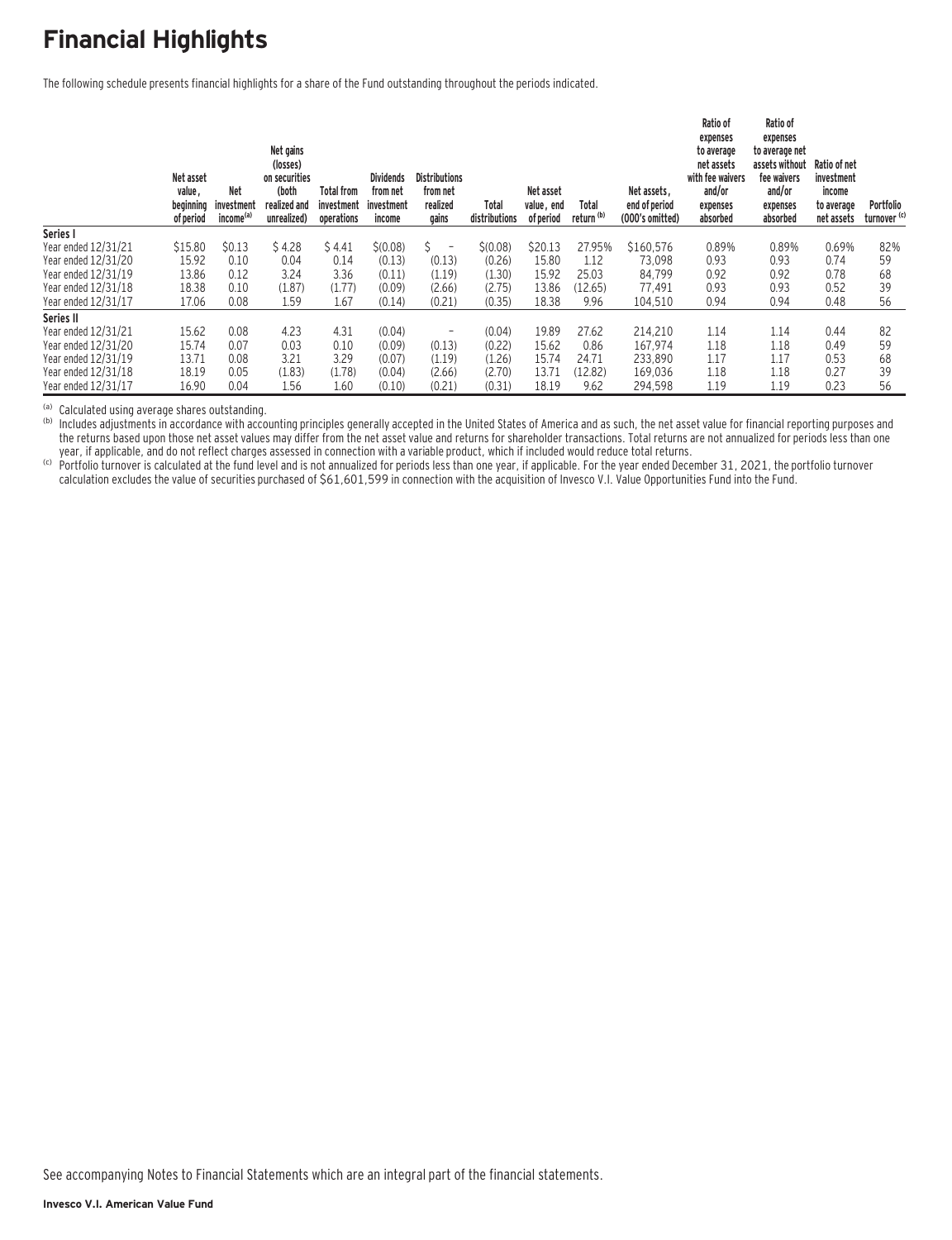### **Notes to Financial Statements**

December 31, 2021

#### **NOTE 1—Significant Accounting Policies**

Invesco V.I. American Value Fund (the "Fund") is a series portfolio of AIM Variable Insurance Funds (Invesco Variable Insurance Funds) (the "Trust"). The Trust is a Delaware statutory trust registered under the Investment Company Act of 1940, as amended (the "1940 Act"), as an open-end series management investment company. Information presented in these financial statements pertains only to the Fund. Matters affecting the Fund or each class will be voted on exclusively by the shareholders of the Fund or each class. Current Securities and Exchange Commission ("SEC") guidance, however, requires participating insurance companies offering separate accounts to vote shares proportionally in accordance with the instructions of the contract owners whose investments are funded by shares of each Fund or class.

The Fund's investment objective is long-term capital appreciation.

The Fund currently offers two classes of shares, Series I and Series II, both of which are offered to insurance company separate accounts funding variable annuity contracts and variable life insurance policies ("variable products").

The Fund is an investment company and accordingly follows the investment company accounting and reporting guidance in accordance with Financial Accounting Standards Board Accounting Standards Codification Topic 946, Financial Services – Investment Companies.

The following is a summary of the significant accounting policies followed by the Fund in the preparation of its financial statements.

A. Security Valuations - Securities, including restricted securities, are valued according to the following policy.

A security listed or traded on an exchange (except convertible securities) is valued at its last sales price or official closing price as of the close of the customary trading session on the exchange where the security is principally traded, or lacking any sales or official closing price on a particular day, the security may be valued at the closing bid price on that day. Securities traded in the over-the-counter market are valued based on prices furnished by independent pricing services or market makers. When such securities are valued by an independent pricing service they may be considered fair valued. Futures contracts are valued at the final settlement price set by an exchange on which they are principally traded. Listed options are valued at the mean between the last bid and asked prices from the exchange on which they are principally traded. Options not listed on an exchange are valued by an independent source at the mean between the last bid and asked prices. For purposes of determining net asset value ("NAV") per share, futures and option contracts generally are valued 15 minutes after the close of the customary trading session of the New York Stock Exchange ("NYSE").

Investments in open-end and closed-end registered investment companies that do not trade on an exchange are valued at the end-of-day net asset value per share. Investments in open-end and closed-end registered investment companies that trade on an exchange are valued at the last sales price or official closing price as of the close of the customary trading session on the exchange where the security is principally traded.

Debt obligations (including convertible securities) and unlisted equities are fair valued using an evaluated quote provided by an independent pricing service. Evaluated quotes provided by the pricing service may be determined without exclusive reliance on quoted prices, and may reflect appropriate factors such as institution-size trading in similar groups of securities, developments related to specific securities, dividend rate (for unlisted equities), yield (for debt obligations), quality, type of issue, coupon rate (for debt obligations), maturity (for debt obligations), individual trading characteristics and other market data. Pricing services generally value debt obligations assuming orderly transactions of institutional round lot size, but a fund may hold or transact in the same securities in smaller, odd lot sizes. Odd lots often trade at lower prices than institutional round lots. Debt obligations are subject to interest rate and credit risks. In addition, all debt obligations involve some risk of default with respect to interest and/or principal payments.

Foreign securities' (including foreign exchange contracts) prices are converted into U.S. dollar amounts using the applicable exchange rates as of the close of the NYSE. If market quotations are available and reliable for foreign exchange-traded equity securities, the securities will be valued at the market quotations. Because trading hours for certain foreign securities end before the close of the NYSE, closing market quotations may become unreliable. If between the time trading ends on a particular security and the close of the customary trading session on the NYSE, events occur that the investment adviser determines are significant and make the closing price unreliable, the Fund may fair value the security. If the event is likely to have affected the closing price of the security, the security will be valued at fair value in good faith using procedures approved by the Board of Trustees. Adjustments to closing prices to reflect fair value may also be based on a screening process of an independent pricing service to indicate the degree of certainty, based on historical data, that the closing price in the principal market where a foreign security trades is not the current value as of the close of the NYSE. Foreign securities' prices meeting the approved degree of certainty that the price is not reflective of current value will be priced at the indication of fair value from the independent pricing service. Multiple factors may be considered by the independent pricing service in determining adjustments to reflect fair value and may include information relating to sector indices, American Depositary Receipts and domestic and foreign index futures. Foreign securities may have additional risks including exchange rate changes, potential for sharply devalued currencies and high inflation, political and economic upheaval, the relative lack of issuer information, relatively low market liquidity and the potential lack of strict financial and accounting controls and standards.

Securities for which market prices are not provided by any of the above methods may be valued based upon quotes furnished by independent sources. The last bid price may be used to value equity securities. The mean between the last bid and asked prices is used to value debt obligations, including corporate loans.

Securities for which market quotations are not readily available or became unreliable are valued at fair value as determined in good faith by or under the supervision of the Trust's officers following procedures approved by the Board of Trustees. Issuer specific events, market trends, bid/asked quotes of brokers and information providers and other market data may be reviewed in the course of making a good faith determination of a security's fair value.

The Fund may invest in securities that are subject to interest rate risk, meaning the risk that the prices will generally fall as interest rates rise and, conversely, the prices will generally rise as interest rates fall. Specific securities differ in their sensitivity to changes in interest rates depending on their individual characteristics. Changes in interest rates may result in increased market volatility, which may affect the value and/or liquidity of certain Fund investments.

Valuations change in response to many factors including the historical and prospective earnings of the issuer, the value of the issuer's assets, general market conditions which are not specifically related to the particular issuer, such as real or perceived adverse economic conditions, changes in the general outlook for revenues or corporate earnings, changes in interest or currency rates, regional or global instability, natural or environmental disasters, widespread disease or other public health issues, war, acts of terrorism or adverse investor sentiment generally and market liquidity. Because of the inherent uncertainties of valuation, the values reflected in the financial statements may materially differ from the value received upon actual sale of those investments.

**B. Securities Transactions and Investment Income** - Securities transactions are accounted for on a trade date basis. Realized gains or losses on sales are computed on the basis of specific identification of the securities sold. Interest income (net of withholding tax, if any) is recorded on an accrual basis from settlement date and includes coupon interest and amortization of premium and accretion of discount on debt securities as applicable. Dividend income (net of withholding tax, if any) is recorded on the ex-dividend date.

The Fund may periodically participate in litigation related to Fund investments. As such, the Fund may receive proceeds from litigation settlements. Any proceeds received are included in the Statement of Operations as realized gain (loss) for investments no longer held and as unrealized gain (loss) for investments still held.

Brokerage commissions and mark ups are considered transaction costs and are recorded as an increase to the cost basis of securities purchased and/or a reduction of proceeds on a sale of securities. Such transaction costs are included in the determination of net realized and unrealized gain (loss) from investment securities reported in the Statement of Operations and the Statement of Changes in Net Assets and the net realized and unrealized gains (losses) on securities per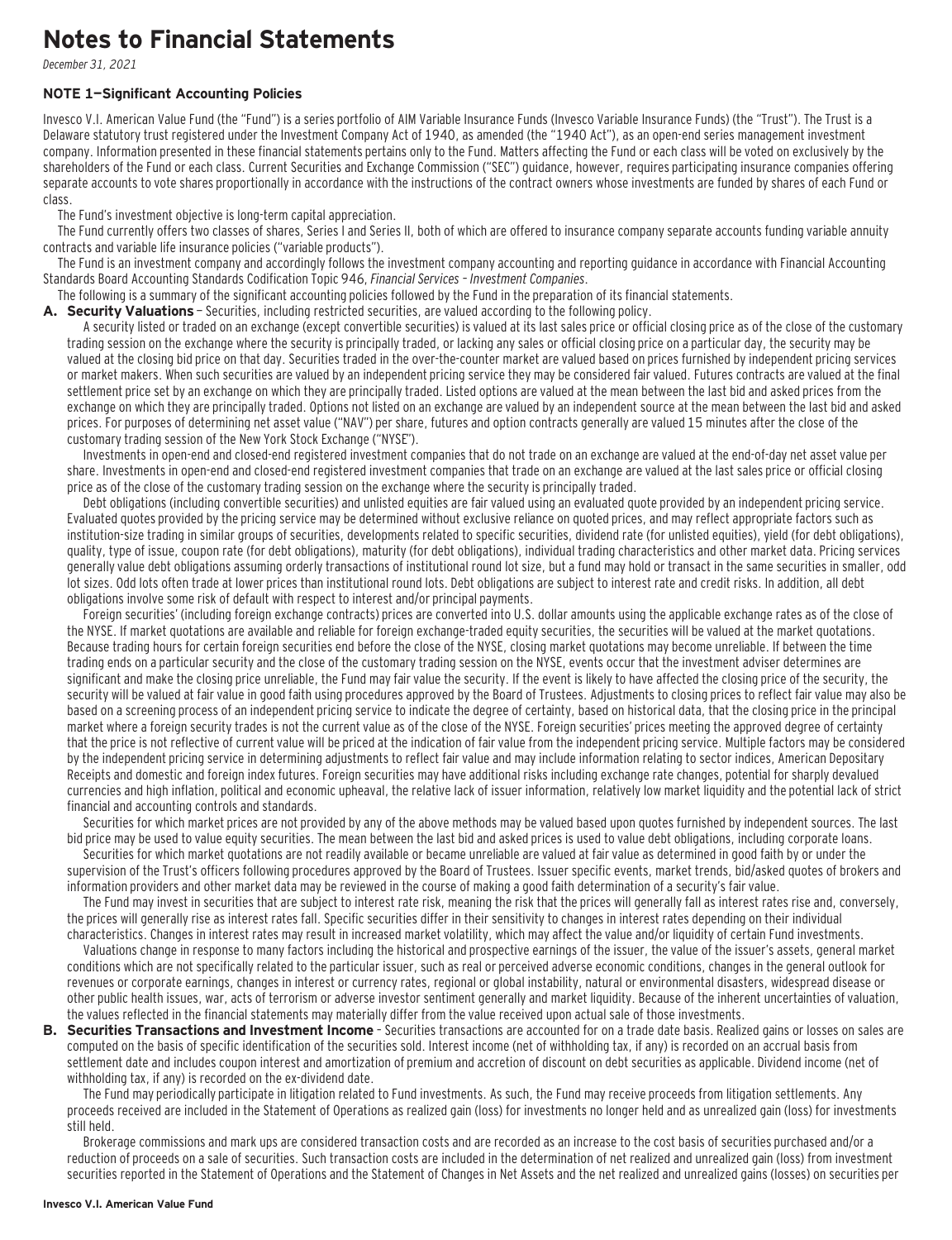share in the Financial Highlights. Transaction costs are included in the calculation of the Fund's net asset value and, accordingly, they reduce the Fund's total returns. These transaction costs are not considered operating expenses and are not reflected in net investment income reported in the Statement of Operations and the Statement of Changes in Net Assets, or the net investment income per share and the ratios of expenses and net investment income reported in the Financial Highlights, nor are they limited by any expense limitation arrangements between the Fund and the investment adviser.

The Fund allocates income and realized and unrealized capital gains and losses to a class based on the relative net assets of each class.

The Fund recharacterizes distributions received from REIT investments based on information provided by the REIT into the following categories: ordinary income, long-term and short-term capital gains, and return of capital. If information is not available on a timely basis from the REIT, the recharacterization will be based on available information which may include the previous year's allocation. If new or additional information becomes available from the REIT at a later date, a recharacterization will be made in the following year. The Fund records as dividend income the amount recharacterized as ordinary income and as realized gain the amount recharacterized as capital gain in the Statement of Operations, and the amount recharacterized as return of capital as a reduction of the cost of the related investment. These recharacterizations are reflected in the accompanying financial statements.

- **C. Country Determination**  For the purposes of making investment selection decisions and presentation in the Schedule of Investments, the investment adviser may determine the country in which an issuer is located and/or credit risk exposure based on various factors. These factors include the laws of the country under which the issuer is organized, where the issuer maintains a principal office, the country in which the issuer derives 50% or more of its total revenues and the country that has the primary market for the issuer's securities, as well as other criteria. Among the other criteria that may be evaluated for making this determination are the country in which the issuer maintains 50% or more of its assets, the type of security, financial guarantees and enhancements, the nature of the collateral and the sponsor organization. Country of issuer and/or credit risk exposure has been determined to be the United States of America, unless otherwise noted.
- **D. Distributions**  Distributions from net investment income and net realized capital gain, if any, are generally declared and paid to separate accounts of participating insurance companies annually and recorded on the ex-dividend date.
- **E. Federal Income Taxes** The Fund intends to comply with the requirements of Subchapter M of the Internal Revenue Code of 1986, as amended (the "Internal Revenue Code"), necessary to qualify as a regulated investment company and to distribute substantially all of the Fund's taxable earnings to shareholders. As such, the Fund will not be subject to federal income taxes on otherwise taxable income (including net realized capital gain) that is distributed to shareholders. Therefore, no provision for federal income taxes is recorded in the financial statements.

The Fund recognizes the tax benefits of uncertain tax positions only when the position is more likely than not to be sustained. Management has analyzed the Fund's uncertain tax positions and concluded that no liability for unrecognized tax benefits should be recorded related to uncertain tax positions. Management is not aware of any tax positions for which it is reasonably possible that the total amounts of unrecognized tax benefits will change materially in the next 12 months. The Fund files tax returns in the U.S. Federal jurisdiction and certain other jurisdictions. Generally, the Fund is subject to examinations by such taxing authorities for up to three years after the filing of the return for the tax period.

- **F. Expenses**  Fees provided for under the Rule 12b-1 plan of a particular class of the Fund and which are directly attributable to that class are charged to the operations of such class. All other expenses are allocated among the classes based on relative net assets.
- **G. Accounting Estimates** The preparation of financial statements in conformity with accounting principles generally accepted in the United States of America ("GAAP") requires management to make estimates and assumptions that affect the reported amounts of assets and liabilities at the date of the financial statements and the reported amounts of revenues and expenses during the reporting period including estimates and assumptions related to taxation. Actual results could differ from those estimates by a significant amount. In addition, the Fund monitors for material events or transactions that may occur or become known after the period-end date and before the date the financial statements are released to print.
- **H. Indemnifications**  Under the Trust's organizational documents, each Trustee, officer, employee or other agent of the Trust is indemnified against certain liabilities that may arise out of the performance of their duties to the Fund. Additionally, in the normal course of business, the Fund enters into contracts, including the Fund's servicing agreements, that contain a variety of indemnification clauses. The Fund's maximum exposure under these arrangements is unknown as this would involve future claims that may be made against the Fund that have not yet occurred. The risk of material loss as a result of such indemnification claims is considered remote.
- **I. Securities Lending**  The Fund may lend portfolio securities having a market value up to one-third of the Fund's total assets. Such loans are secured by collateral equal to no less than the market value of the loaned securities determined daily by the securities lending provider. Such collateral will be cash or debt securities issued or guaranteed by the U.S. Government or any of its sponsored agencies. Cash collateral received in connection with these loans is invested in short-term money market instruments or affiliated, unregistered investment companies that comply with Rule 2a-7 under the Investment Company Act and money market funds (collectively, "affiliated money market funds") and is shown as such on the Schedule of Investments. The Fund bears the risk of loss with respect to the investment of collateral. It is the Fund's policy to obtain additional collateral from or return excess collateral to the borrower by the end of the next business day, following the valuation date of the securities loaned. Therefore, the value of the collateral held may be temporarily less than the value of the securities on loan. When loaning securities, the Fund retains certain benefits of owning the securities, including the economic equivalent of dividends or interest generated by the security. Lending securities entails a risk of loss to the Fund if, and to the extent that, the market value of the securities loaned were to increase and the borrower did not increase the collateral accordingly, and the borrower failed to return the securities. The securities loaned are subject to termination at the option of the borrower or the Fund. Upon termination, the borrower will return to the Fund the securities loaned and the Fund will return the collateral. Upon the failure of the borrower to return the securities, collateral may be liquidated and the securities may be purchased on the open market to replace the loaned securities. The Fund could experience delays and costs in gaining access to the collateral and the securities may lose value during the delay which could result in potential losses to the Fund. Some of these losses may be indemnified by the lending agent. The Fund bears the risk of any deficiency in the amount of the collateral available for return to the borrower due to any loss on the collateral invested. Dividends received on cash collateral investments for securities lending transactions, which are net of compensation to counterparties, are included in Dividends from affiliated money market funds on the Statement of Operations. The aggregate value of securities out on loan, if any, is shown as a footnote on the Statement of Assets and Liabilities.

On September 29, 2021, the Board of Trustees appointed Invesco Advisers, Inc. (the "Adviser" or "Invesco") to serve as an affiliated securities lending agent for the Fund. Prior to September 29, 2021, the Bank of New York Mellon ("BNYM") served as the sole securities lending agent for the Fund under the securities lending program. BNYM also continues to serve as a lending agent. To the extent the Fund utilizes the Adviser as an affiliated securities lending agent, the Fund conducts its securities lending in accordance with, and in reliance upon, no-action letters issued by the SEC staff that provide guidance on how an affiliate may act as a direct agent lender and receive compensation for those services in a manner consistent with the federal securities laws. For the year ended December 31, 2021, fees paid to the Adviser were less than \$500.

**J. Foreign Currency Translations** — Foreign currency is valued at the close of the NYSE based on quotations posted by banks and major currency dealers. Portfolio securities and other assets and liabilities denominated in foreign currencies are translated into U.S. dollar amounts at the date of valuation. Purchases and sales of portfolio securities (net of foreign taxes withheld on disposition) and income items denominated in foreign currencies are translated into U.S. dollar amounts on the respective dates of such transactions. The Fund does not separately account for the portion of the results of operations resulting from changes in foreign exchange rates on investments and the fluctuations arising from changes in market prices of securities held. The combined results of changes in foreign exchange rates and the fluctuation of market prices on investments (net of estimated foreign tax withholding) are included with the net realized and unrealized gain or loss from investments in the Statement of Operations. Reported net realized foreign currency gains or losses arise from (1) sales of foreign currencies, (2) currency gains or losses realized between the trade and settlement dates on securities transactions, and (3) the difference between the amounts of dividends,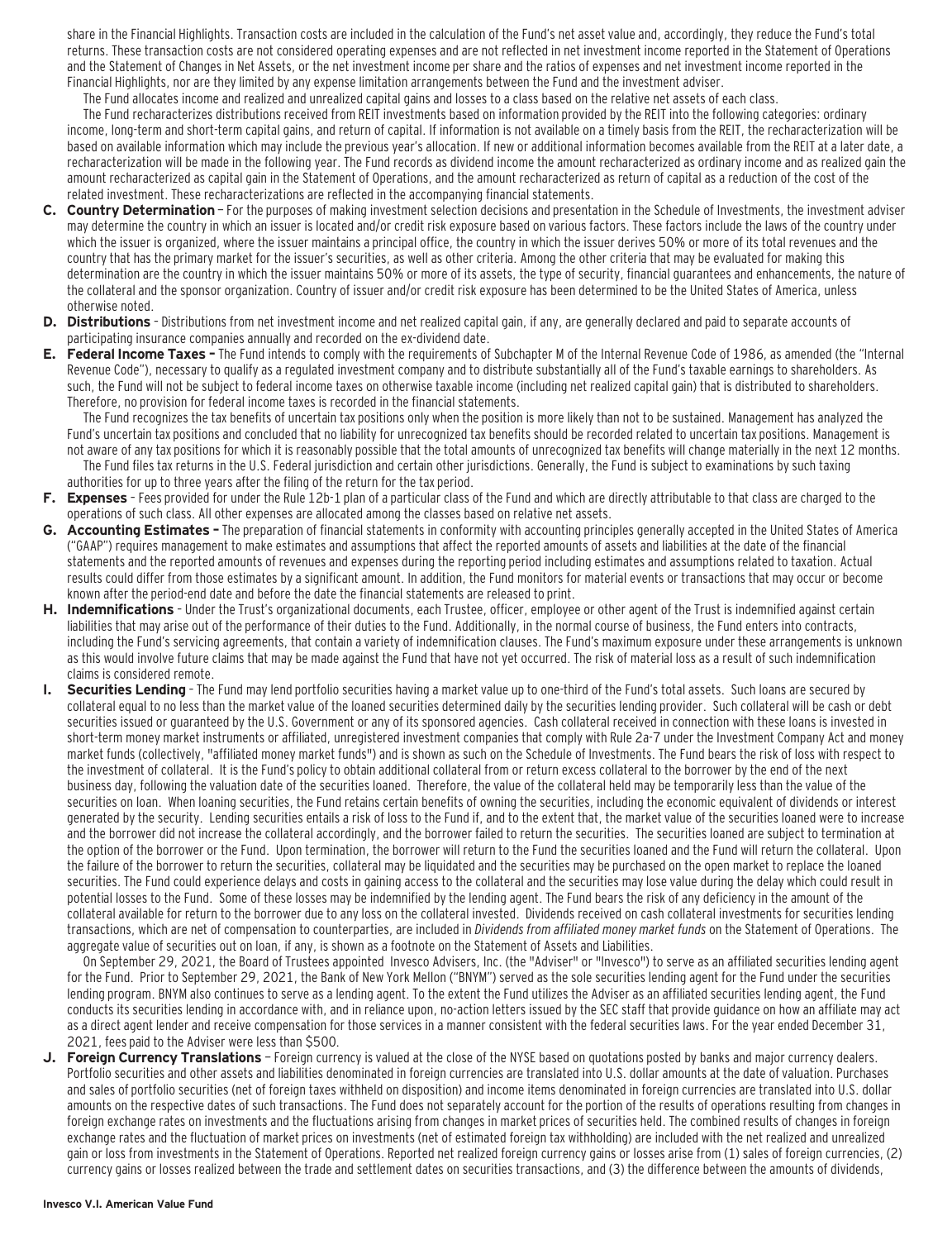interest, and foreign withholding taxes recorded on the Fund's books and the U.S. dollar equivalent of the amounts actually received or paid. Net unrealized foreign currency gains and losses arise from changes in the fair values of assets and liabilities, other than investments in securities at fiscal period end, resulting from changes in exchange rates.

The Fund may invest in foreign securities, which may be subject to foreign taxes on income, gains on investments or currency repatriation, a portion of which may be recoverable. Foreign taxes, if any, are recorded based on the tax regulations and rates that exist in the foreign markets in which the Fund invests and are shown in the Statement of Operations.

**K. Forward Foreign Currency Contracts** — The Fund may engage in foreign currency transactions either on a spot (i.e. for prompt delivery and settlement) basis, or through forward foreign currency contracts, to manage or minimize currency or exchange rate risk.

The Fund may also enter into forward foreign currency contracts for the purchase or sale of a security denominated in a foreign currency in order to "lock in" the U.S. dollar price of that security, or the Fund may also enter into forward foreign currency contracts that do not provide for physical settlement of the two currencies, but instead are settled by a single cash payment calculated as the difference between the agreed upon exchange rate and the spot rate at settlement based upon an agreed upon notional amount (non-deliverable forwards). The Fund will set aside liquid assets in an amount equal to the daily mark-to-market obligation for forward foreign currency contracts.

A forward foreign currency contract is an obligation between two parties ("Counterparties") to purchase or sell a specific currency for an agreed-upon price at a future date. The use of forward foreign currency contracts does not eliminate fluctuations in the price of the underlying securities the Fund owns or intends to acquire but establishes a rate of exchange in advance. Fluctuations in the value of these contracts are measured by the difference in the contract date and reporting date exchange rates and are recorded as unrealized appreciation (depreciation) until the contracts are closed. When the contracts are closed, realized gains (losses) are recorded. Realized and unrealized gains (losses) on the contracts are included in the Statement of Operations. The primary risks associated with forward foreign currency contracts include failure of the Counterparty to meet the terms of the contract and the value of the foreign currency changing unfavorably. These risks may be in excess of the amounts reflected in the Statement of Assets and Liabilities.

L. COVID-19 Risk - The COVID-19 strain of coronavirus has resulted in instances of market closures and dislocations, extreme volatility, liquidity constraints and increased trading costs. Efforts to contain its spread have resulted in travel restrictions, disruptions of healthcare systems, business operations and supply chains, layoffs, lower consumer demand, and defaults, among other significant economic impacts that have disrupted global economic activity across many industries. Such economic impacts may exacerbate other pre-existing political, social and economic risks locally or globally.

The ongoing effects of COVID-19 are unpredictable and may result in significant and prolonged effects on the Fund's performance.

#### **NOTE 2—Advisory Fees and Other Fees Paid to Affiliates**

The Trust has entered into a master investment advisory agreement with the Adviser. Effective April 30, 2021, under the terms of the investment advisory agreement, the Fund accrues daily and pays monthly an advisory fee to the Adviser based on the annual rate of the Fund's average daily net assets as follows:

| <b>Average Daily Net Assets</b> | Rate   |  |  |
|---------------------------------|--------|--|--|
| First \$250 million             | 0.695% |  |  |
| Next \$250 million              | 0.670% |  |  |
| Next \$500 million              | 0.645% |  |  |
| Next \$1.5 billion              | 0.620% |  |  |
| Next \$2.5 billion              | 0.595% |  |  |
| Next \$2.5 billion              | 0.570% |  |  |
| Next \$2.5 billion              | 0.545% |  |  |
| Over \$10 billion               | 0.520% |  |  |

Prior to April 30, 2021, the Fund accrued daily and paid monthly an advisory fee to the Adviser based on the annual rate of the Fund's average daily net assets as follows:

| <b>Average Daily Net Assets</b> | Rate   |
|---------------------------------|--------|
| First \$1 billion               | 0.720% |
| Over \$1 billion                | 0.650% |

For the year ended December 31, 2021, the effective advisory fee rate incurred by the Fund was 0.70%.

Under the terms of a master sub-advisory agreement between the Adviser and each of Invesco Asset Management Deutschland GmbH, Invesco Asset Management Limited, Invesco Asset Management (Japan) Limited, Invesco Hong Kong Limited, Invesco Senior Secured Management, Inc. and Invesco Canada Ltd. and separate sub-advisory agreements with Invesco Capital Management LLC and Invesco Asset Management (India) Private Limited (collectively, the "Affiliated Sub-Advisers") the Adviser, not the Fund, will pay 40% of the fees paid to the Adviser to any such Affiliated Sub-Adviser(s) that provide(s) discretionary investment management services to the Fund based on the percentage of assets allocated to such Affiliated Sub-Adviser(s).

The Adviser has contractually agreed, through at least June 30, 2022, to waive advisory fees and/or reimburse expenses of all shares to the extent necessary to limit total annual fund operating expenses after fee waiver and/or expense reimbursement (excluding certain items discussed below) of Series I shares to 2.00% and Series II shares to 2.25% of the Fund's average daily net assets (the "expense limits"). In determining the Adviser's obligation to waive advisory fees and/or reimburse expenses, the following expenses are not taken into account, and could cause the total annual fund operating expenses after fee waiver and/or expense reimbursement to exceed the numbers reflected above: (1) interest; (2) taxes; (3) dividend expense on short sales; (4) extraordinary or non-routine items, including litigation expenses; and (5) expenses that the Fund has incurred but did not actually pay because of an expense offset arrangement. Unless Invesco continues the fee waiver agreement, it will terminate on June 30, 2022. During its term, the fee waiver agreement cannot be terminated or amended to increase the expense limits or reduce the advisory fee waiver without approval of the Board of Trustees. The Adviser did not waive fees and/or reimburse expenses during the period under these expense limits.

Further, the Adviser has contractually agreed, through at least June 30, 2023, to waive the advisory fee payable by the Fund in an amount equal to 100% of the net advisory fees the Adviser receives from the affiliated money market funds on investments by the Fund of uninvested cash (excluding investments of cash collateral from securities lending) in such affiliated money market funds.

For the year ended December 31, 2021, the Adviser waived advisory fees of \$2,410.

The Trust has entered into a master administrative services agreement with Invesco pursuant to which the Fund has agreed to pay Invesco a fee for costs incurred in providing accounting services and fund administrative services to the Fund and to reimburse Invesco for fees paid to insurance companies that have agreed to provide certain administrative services to the Fund. These administrative services provided by the insurance companies may include, among other things: maintenance of master accounts with the Fund; tracking, recording and transmitting net purchase and redemption orders for Fund shares; maintaining and preserving records related to the purchase, redemption and other account activity of variable product owners; distributing copies of Fund documents such as prospectuses, proxy materials and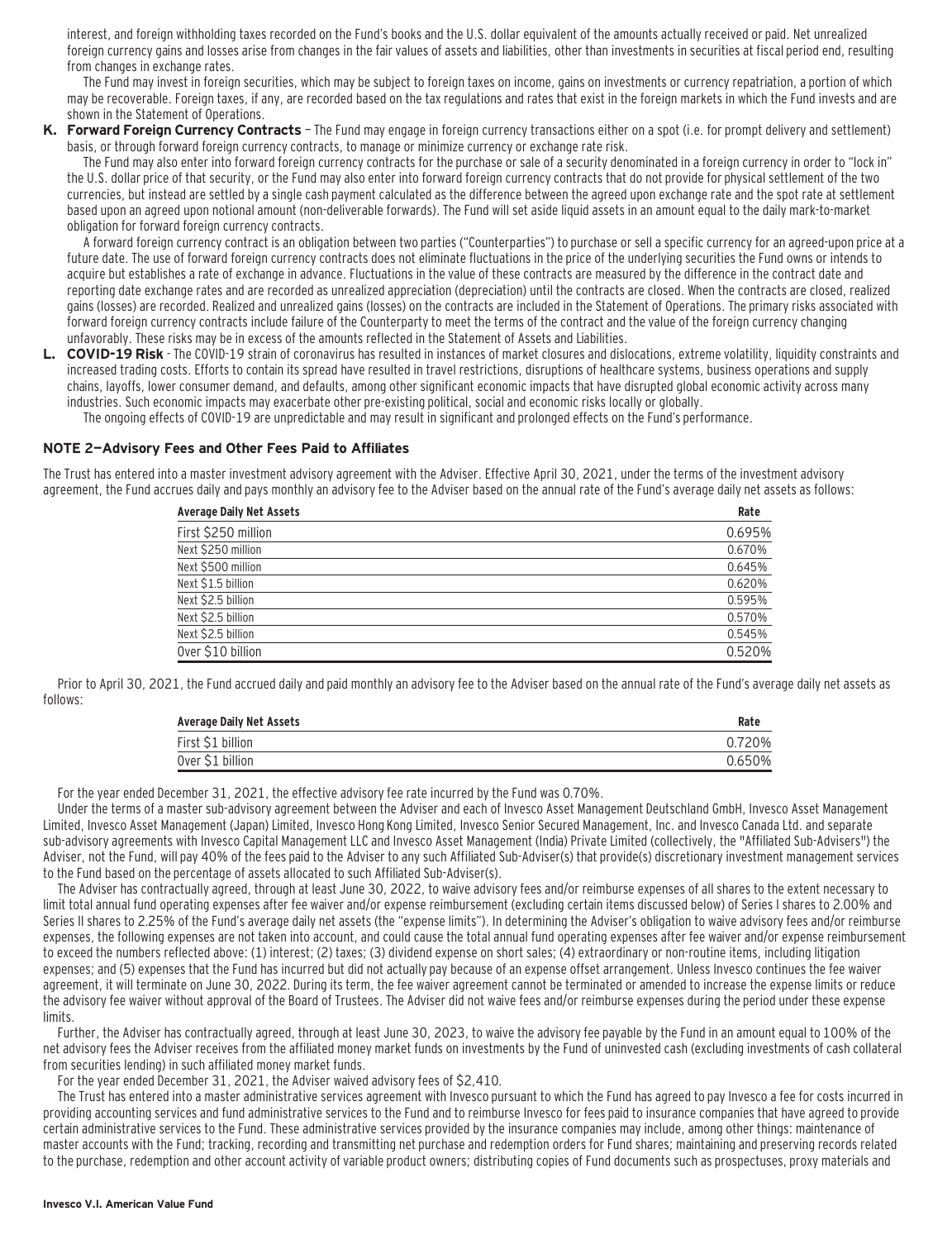periodic reports, to variable product owners, and responding to inquiries from variable product owners about the Fund. Pursuant to such agreement, for the year ended December 31, 2021, Invesco was paid \$47,088 for accounting and fund administrative services and was reimbursed \$500,367 for fees paid to insurance companies. Invesco has entered into a sub-administration agreement whereby State Street Bank and Trust Company ("SSB") serves as fund accountant and provides certain administrative services to the Fund. Pursuant to a custody agreement with the Trust on behalf of the Fund, SSB also serves as the Fund's custodian.

The Trust has entered into a transfer agency and service agreement with Invesco Investment Services, Inc. ("IIS") pursuant to which the Fund has agreed to pay IIS a fee for providing transfer agency and shareholder services to the Fund and reimburse IIS for certain expenses incurred by IIS in the course of providing such services. For the year ended December 31, 2021, expenses incurred under the agreement are shown in the Statement of Operations as Transfer agent fees.

The Trust has entered into a master distribution agreement with Invesco Distributors, Inc. ("IDI") to serve as the distributor for the Fund. The Trust has adopted a plan pursuant to Rule 12b-1 under the 1940 Act with respect to the Fund's Series II shares (the "Plan"). The Fund, pursuant to the Plan, pays IDI compensation at the annual rate of 0.25% of the Fund's average daily net assets of Series II shares. The fees are accrued daily and paid monthly. Of the Plan payments, up to 0.25% of the average daily net assets of the Series II shares may be paid to insurance companies who furnish continuing personal shareholder services to customers who purchase and own Series II shares of the Fund. For the year ended December 31, 2021, expenses incurred under the Plan are detailed in the Statement of Operations as Distribution fees.

For the year ended December 31, 2021, the Fund incurred \$19,714 in brokerage commissions with Invesco Capital Markets, Inc., an affiliate of the Adviser and IDI, for portfolio transactions executed on behalf of the Fund.

Certain officers and trustees of the Trust are officers and directors of the Adviser, IIS and/or IDI.

#### **NOTE 3—Additional Valuation Information**

GAAP defines fair value as the price that would be received to sell an asset or paid to transfer a liability in an orderly transaction between market participants at the measurement date, under current market conditions. GAAP establishes a hierarchy that prioritizes the inputs to valuation methods, giving the highest priority to readily available unadjusted quoted prices in an active market for identical assets (Level 1) and the lowest priority to significant unobservable inputs (Level 3), generally when market prices are not readily available or are unreliable. Based on the valuation inputs, the securities or other investments are tiered into one of three levels. Changes in valuation methods may result in transfers in or out of an investment's assigned level:

- Level 1 Prices are determined using quoted prices in an active market for identical assets.
- Level 2 Prices are determined using other significant observable inputs. Observable inputs that other market participants may use in pricing a security. These may include quoted prices for similar securities, interest rates, prepayment speeds, credit risk, yield curves, loss severities, default rates, discount rates, volatilities and others.
- Level 3 Prices are determined using significant unobservable inputs. In situations where quoted prices or observable inputs are unavailable (for example, when there is little or no market activity for an investment at the end of the period), unobservable inputs may be used. Unobservable inputs reflect the Fund's own assumptions about the factors market participants would use in determining fair value of the securities or instruments and would be based on the best available information.

The following is a summary of the tiered valuation input levels, as of December 31, 2021. The level assigned to the securities valuations may not be an indication of the risk or liquidity associated with investing in those securities. Because of the inherent uncertainties of valuation, the values reflected in the financial statements may materially differ from the value received upon actual sale of those investments.

|                                        | Level 1       | Level <sub>2</sub>       | Level 3 | Total         |
|----------------------------------------|---------------|--------------------------|---------|---------------|
| Investments in Securities              |               |                          |         |               |
| Common Stocks & Other Equity Interests | \$369,282,805 | $\overline{\phantom{a}}$ |         | \$369,282,805 |
| Money Market Funds                     | 5.873.483     | 7.601.757                | -       | 13,475,240    |
| <b>Total Investments</b>               | \$375,156,288 | S7.601.757               |         | \$382,758,045 |

#### **NOTE 4—Trustees' and Officers' Fees and Benefits**

Trustees' and Officers' Fees and Benefits include amounts accrued by the Fund to pay remuneration to certain Trustees and Officers of the Fund. Trustees have the option to defer compensation payable by the Fund, and Trustees' and Officers' Fees and Benefits also include amounts accrued by the Fund to fund such deferred compensation amounts. Those Trustees who defer compensation have the option to select various Invesco Funds in which their deferral accounts shall be deemed to be invested. Finally, certain current Trustees were eligible to participate in a retirement plan that provided for benefits to be paid upon retirement to Trustees over a period of time based on the number of years of service. The Fund may have certain former Trustees who also participate in a retirement plan and receive benefits under such plan. Trustees' and Officers' Fees and Benefits include amounts accrued by the Fund to fund such retirement benefits. Obligations under the deferred compensation and retirement plans represent unsecured claims against the general assets of the Fund.

#### **NOTE 5—Cash Balances**

The Fund is permitted to temporarily carry a negative or overdrawn balance in its account with SSB, the custodian bank. Such balances, if any at period-end, are shown in the Statement of Assets and Liabilities under the payable caption Amount due custodian. To compensate the custodian bank for such overdrafts, the overdrawn Fund may either (1) leave funds as a compensating balance in the account so the custodian bank can be compensated by earning the additional interest; or (2) compensate by paying the custodian bank at a rate agreed upon by the custodian bank and Invesco, not to exceed the contractually agreed upon rate. The Fund may not purchase additional securities when any borrowings from banks or broker-dealers exceed 5% of the Fund's total assets, or when any borrowings from an Invesco Fund are outstanding.

#### **NOTE 6—Distributions to Shareholders and Tax Components of Net Assets**

#### **Tax Character of Distributions to Shareholders Paid During the Fiscal Years Ended December 31, 2021 and 2020:**

|                        | 2021                     | 2020        |
|------------------------|--------------------------|-------------|
| Ordinary income*       | \$1.166.078              | \$1,822,784 |
| Long-term capital gain | $\overline{\phantom{a}}$ | 2,489,986   |
| Total distributions    | \$1,166,078              | \$4,312,770 |

\* Includes short-term capital gain distributions, if any.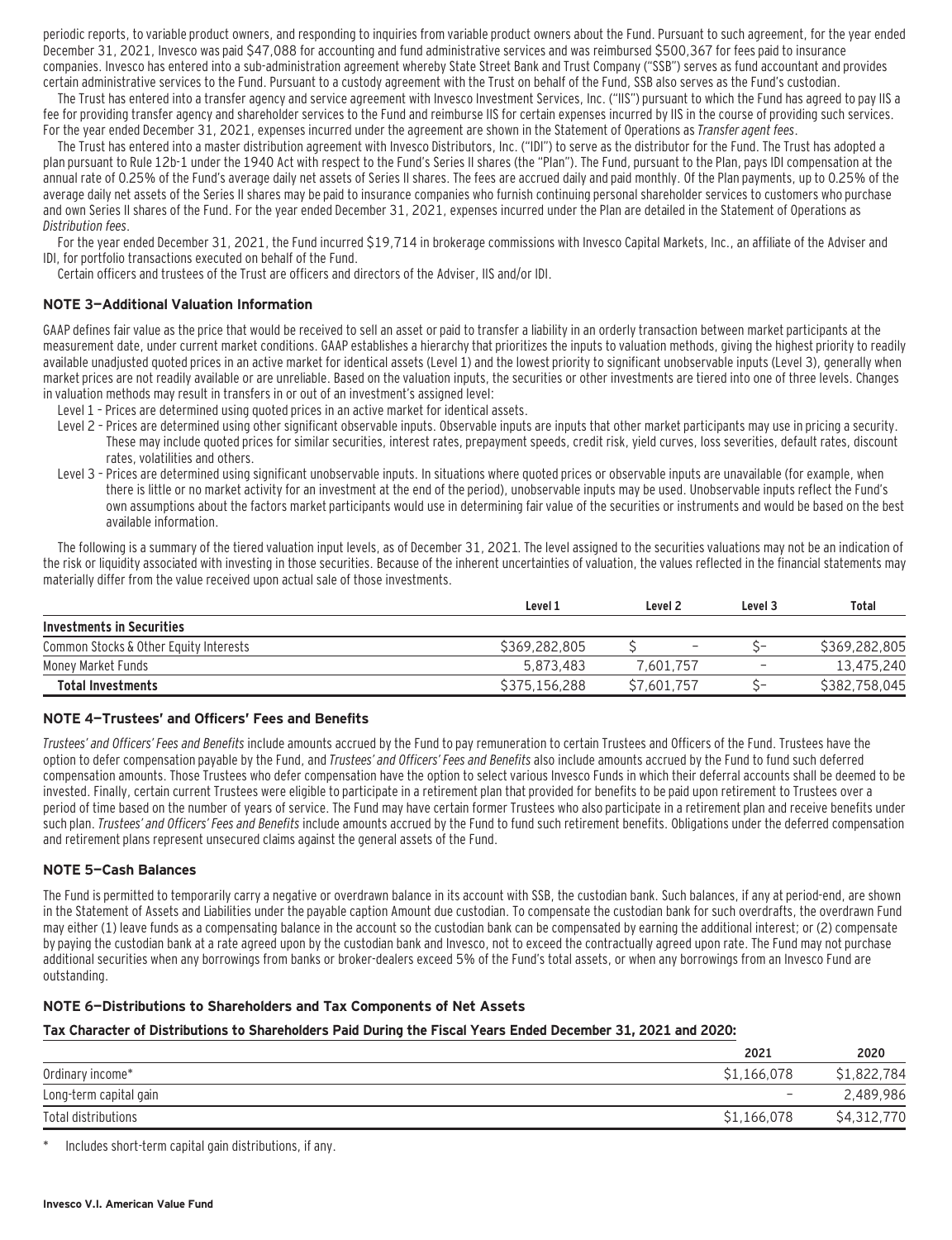#### **Tax Components of Net Assets at Period-End:**

|                                                  | <b>LUCI</b>   |
|--------------------------------------------------|---------------|
| Undistributed ordinary income                    | \$23,214,490  |
| Undistributed long-term capital gain             | 33,797,338    |
| Net unrealized appreciation - investments        | 92,689,018    |
| Net unrealized appreciation - foreign currencies | 818           |
| Temporary book/tax differences                   | (89, 828)     |
| Shares of beneficial interest                    | 225.174.055   |
| Total net assets                                 | \$374,785,891 |

**2021**

The difference between book-basis and tax-basis unrealized appreciation (depreciation) is due to differences in the timing of recognition of gains and losses on investments for tax and book purposes. The Fund's net unrealized appreciation (depreciation) difference is attributable primarily to wash sales.

The temporary book/tax differences are a result of timing differences between book and tax recognition of income and/or expenses. The Fund's temporary book/tax differences are the result of the trustee deferral of compensation and retirement plan benefits.

Capital loss carryforward is calculated and reported as of a specific date. Results of transactions and other activity after that date may affect the amount of capital loss carryforward actually available for the Fund to utilize. The ability to utilize capital loss carryforward in the future may be limited under the Internal Revenue Code and related regulations based on the results of future transactions.

The Fund does not have a capital loss carryforward as of December 31, 2021.

#### **NOTE 7—Investment Transactions**

The aggregate amount of investment securities (other than short-term securities, U.S. Government obligations and money market funds, if any) purchased and sold by the Fund during the year ended December 31, 2021 was \$257,356,726 and \$287,530,373, respectively. Cost of investments, including any derivatives, on a tax basis includes the adjustments for financial reporting purposes as of the most recently completed federal income tax reporting period-end.

#### **Unrealized Appreciation (Depreciation) of Investments on a Tax Basis**

| Aggregate unrealized appreciation of investments   |    |
|----------------------------------------------------|----|
| Aggregate unrealized (depreciation) of investments |    |
| Net unrealized appreciation of investments         | ٥. |

Cost of investments for tax purposes is \$290,069,027.

#### **NOTE 8—Reclassification of Permanent Differences**

Primarily as a result of differing book/tax treatment of REITs, on December 31, 2021, undistributed net investment income was increased by \$102,448 and undistributed net realized gain was decreased by \$102,448. Further, as a result of tax deferrals acquired in the reorganization of Invesco V.I. Value Opportunities Fund into the Fund, undistributed net investment income was decreased by \$73,889, undistributed net realized gain was decreased by \$395,967 and shares of beneficial interest was increased by \$469,856. These reclassifications had no effect on the net assets of the Fund.

#### **NOTE 9—Share Information**

|                                                        | <b>Summary of Share Activity</b>               |                                 |               |              |  |  |
|--------------------------------------------------------|------------------------------------------------|---------------------------------|---------------|--------------|--|--|
|                                                        | Year ended<br>December 31, 2021 <sup>(a)</sup> | Year ended<br>December 31, 2020 |               |              |  |  |
|                                                        | <b>Shares</b>                                  | Amount                          | <b>Shares</b> | Amount       |  |  |
| Sold:                                                  |                                                |                                 |               |              |  |  |
| Series I                                               | 3,261,007                                      | \$62.388.981                    | 1,298,052     | \$17,013,794 |  |  |
| Series II                                              | 1,763,245                                      | 33.017.641                      | 3.049.679     | 38,448,474   |  |  |
| Issued as reinvestment of dividends:                   |                                                |                                 |               |              |  |  |
| Series I                                               | 34.719                                         | 682.929                         | 94.316        | 1,301,570    |  |  |
| Series II                                              | 24,853                                         | 483.149                         | 220.601       | 3,011,200    |  |  |
| Issued in connection with acquisitions: <sup>(b)</sup> |                                                |                                 |               |              |  |  |
| Series I                                               | 1,376,056                                      | 26.200.106                      |               |              |  |  |
| Series II                                              | 1,031,975                                      | 19,411,453                      |               |              |  |  |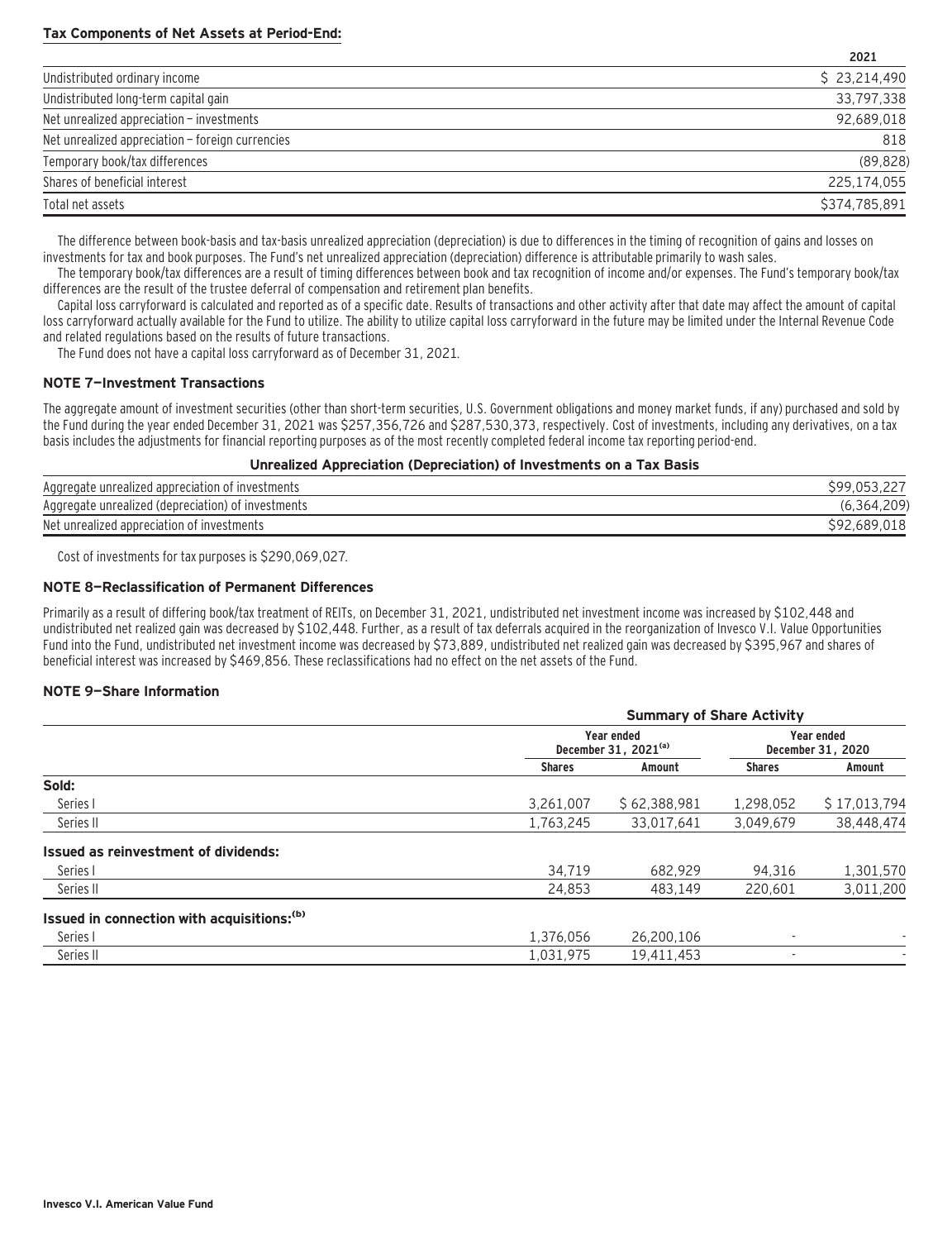|                                           | <b>Summary of Share Activity</b>               |                  |                                 |                  |  |
|-------------------------------------------|------------------------------------------------|------------------|---------------------------------|------------------|--|
|                                           | Year ended<br>December 31, 2021 <sup>(a)</sup> |                  | Year ended<br>December 31, 2020 |                  |  |
|                                           | <b>Shares</b>                                  | Amount           | <b>Shares</b>                   | Amount           |  |
| <b>Reacquired:</b>                        |                                                |                  |                                 |                  |  |
| Series I                                  | (1.320.648)                                    | \$(24, 867, 335) | (2.091.708)                     | \$(28, 556, 819) |  |
| Series II                                 | (2.802.008)                                    | (51, 720, 431)   | (7, 374, 909)                   | (99, 815, 690)   |  |
| Net increase (decrease) in share activity | 3.369.199                                      | \$65.596.493     | (4.803.969)                     | \$(68, 597, 471) |  |

(a) There are entities that are record owners of more than 5% of the outstanding shares of the Fund and in the aggregate own 60% of the outstanding shares of the Fund. The Fund and the Fund's principal underwriter or adviser, are parties to participation agreements with these entities whereby these entities sell units of interest in separate accounts funding variable products that are invested in the Fund. The Fund, Invesco and/or Invesco affiliates may make payments to these entities, which are considered to be related to the Fund, for providing services to the Fund, Invesco and/or Invesco affiliates including but not limited to services such as, securities brokerage, third party record keeping and account servicing and administrative services. The Fund has no knowledge as to whether all or any portion of the shares owned of record by these entities are also owned beneficially.

(b) After the close of business on April 30, 2021, the Fund acquired all the net assets of Invesco V.I. Value Opportunities Fund (the "Target Fund") pursuant to a plan of reorganization approved by the Board of Trustees of the Fund on December 3, 2020 and by the shareholders of the Target Fund on April 5, 2021. The reorganization was executed in order to reduce overlap and increase efficiencies in the Adviser's product line. The acquisition was accomplished by a tax-free exchange of 2,408,031 shares of the Fund for 6,722,660 shares outstanding of the Target Fund as of the close of business on April 30, 2021. Shares of the Target Fund were exchanged for the like class of shares of the Fund, based on the relative net asset value of the Target Fund to the net asset value of the Fund on the close of business, April 30, 2021. The Target Fund's net assets as of the close of business on April 30, 2021 of \$45,611,559, including \$33,927,458 of unrealized appreciation (depreciation), were combined with those of the Fund. The net assets of the Fund immediately before the acquisition were \$336,467,391 and \$382,078,950 immediately after the acquisition.

 The pro forma results of operations for the year ended December 31, 2021 assuming the reorganization had been completed on January 1, 2021, the beginning of the annual reporting period are as follows:

| Net investment income                          |                        |
|------------------------------------------------|------------------------|
| Net realized/unrealized gains                  | $\cap$<br>90,164,      |
| Change in net assets resulting from operations | \$91.<br>96<br>JUL.LLJ |

As the combined investment portfolios have been managed as a single integrated portfolio since the acquisition was completed, it is not practicable to separate the amounts of revenue and earnings of the Target Fund that have been included in the Fund's Statement of Operations since May 1, 2021.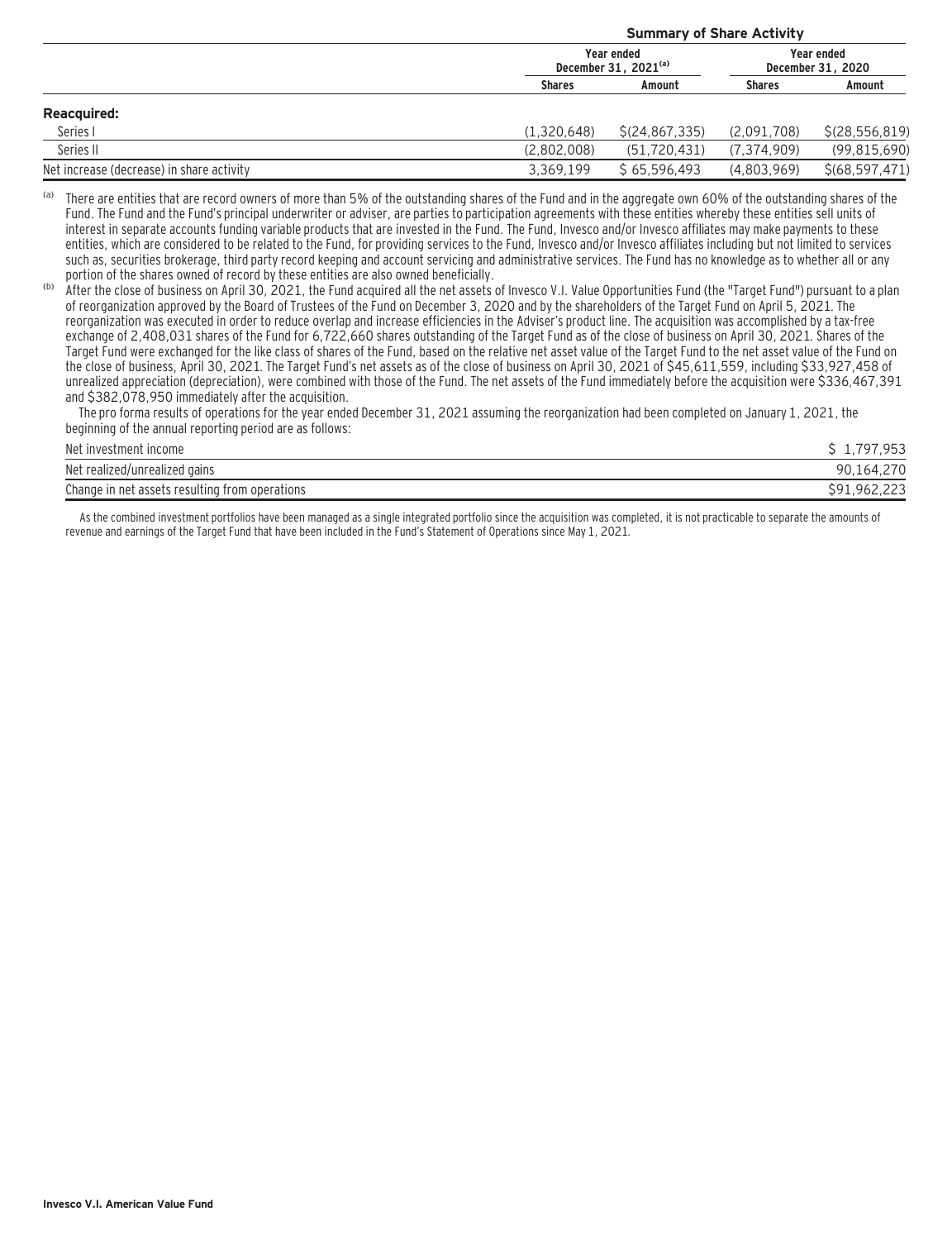### **Report of Independent Registered Public Accounting Firm**

To the Board of Trustees of AIM Variable Insurance Funds (Invesco Variable Insurance Funds) and Shareholders of Invesco V.I. American Value Fund

#### **Opinion on the Financial Statements**

We have audited the accompanying statement of assets and liabilities, including the schedule of investments, of Invesco V.I. American Value Fund (one of the funds constituting AIM Variable Insurance Funds (Invesco Variable Insurance Funds), referred to hereafter as the "Fund") as of December 31, 2021, the related statement of operations for the year ended December 31, 2021, the statement of changes in net assets for each of the two years in the period ended December 31, 2021, including the related notes, and the financial highlights for each of the five years in the period ended December 31, 2021 (collectively referred to as the "financial statements"). In our opinion, the financial statements present fairly, in all material respects, the financial position of the Fund as of December 31, 2021, the results of its operations for the year then ended, the changes in its net assets for each of the two years in the period ended December 31, 2021 and the financial highlights for each of the five years in the period ended December 31, 2021 in conformity with accounting principles generally accepted in the United States of America.

#### **Basis for Opinion**

These financial statements are the responsibility of the Fund's management. Our responsibility is to express an opinion on the Fund's financial statements based on our audits. We are a public accounting firm registered with the Public Company Accounting Oversight Board (United States) (PCAOB) and are required to be independent with respect to the Fund in accordance with the U.S. federal securities laws and the applicable rules and regulations of the Securities and Exchange Commission and the PCAOB.

We conducted our audits of these financial statements in accordance with the standards of the PCAOB. Those standards require that we plan and perform the audit to obtain reasonable assurance about whether the financial statements are free of material misstatement, whether due to error or fraud.

 Our audits included performing procedures to assess the risks of material misstatement of the financial statements, whether due to error or fraud, and performing procedures that respond to those risks. Such procedures included examining, on a test basis, evidence regarding the amounts and disclosures in the financial statements. Our audits also included evaluating the accounting principles used and significant estimates made by management, as well as evaluating the overall presentation of the financial statements. Our procedures included confirmation of securities owned as of December 31, 2021 by correspondence with the custodian, transfer agent and broker. We believe that our audits provide a reasonable basis for our opinion.

/s/PricewaterhouseCoopers LLP

Houston, Texas February 14, 2022

 We have served as the auditor of one or more of the investment companies in the Invesco group of investment companies since at least 1995. We have not been able to determine the specific year we began serving as auditor.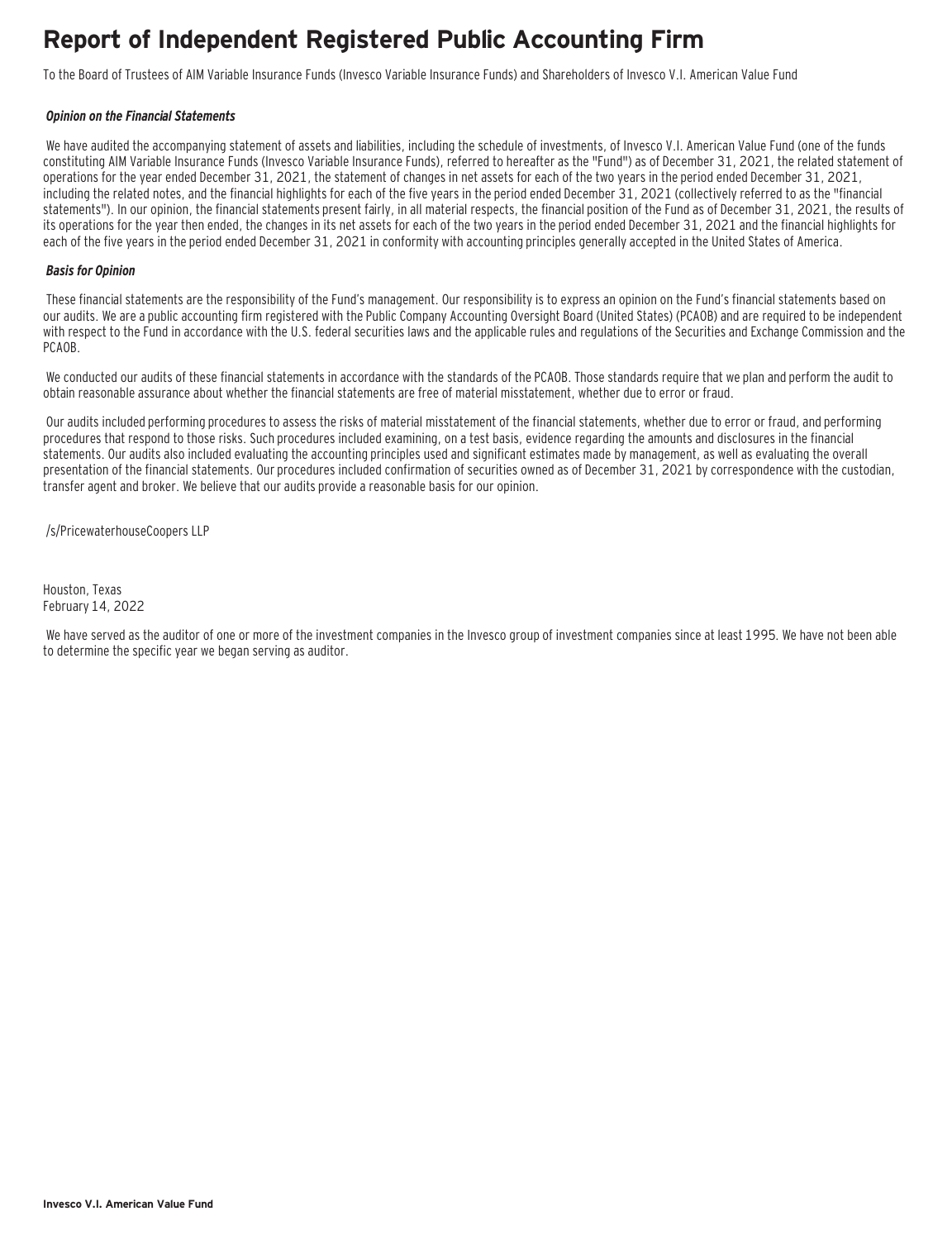### **Calculating your ongoing Fund expenses**

#### **Example**

As a shareholder of the Fund, you incur ongoing costs, including management fees; distribution and/or service fees (12b-1); and other Fund expenses. This example is intended to help you understand your ongoing costs (in dollars) of investing in the Fund and to compare these costs with ongoing costs of investing in other mutual funds. The example is based on an investment of \$1,000 invested at the beginning of the period and held for the entire period July 1, 2021 through December 31, 2021.

The actual and hypothetical expenses in the examples below do not represent the effect of any fees or other expenses assessed in connection with a variable product; if they did, the expenses shown would be higher while the ending account values shown would be lower.

#### **Actual expenses**

The table below provides information about actual account values and actual expenses. You may use the information in this table, together with the amount you invested, to estimate the expenses that you paid over the period. Simply divide your account value by \$1,000 (for example, an \$8,600 account value divided by \$1,000 = 8.6), then multiply the result by the number in the table under the heading entitled "Actual Expenses Paid During Period" to estimate the expenses you paid on your account during this period.

#### **Hypothetical example for comparison purposes**

The table below also provides information about hypothetical account values and hypothetical expenses based on the Fund's actual expense ratio and an assumed rate of return of 5% per year before expenses, which is not the Fund's actual return.

The hypothetical account values and expenses may not be used to estimate the actual ending account balance or expenses you paid for the period. You may use this information to compare the ongoing costs of investing in the Fund and other funds. To do so, compare this 5% hypothetical example with the 5% hypothetical examples that appear in the shareholder reports of the other funds.

Please note that the expenses shown in the table are meant to highlight your ongoing costs. Therefore, the hypothetical information is useful in comparing ongoing costs, and will not help you determine the relative total costs of owning different funds.

|           |                                                        | <b>ACTUAL</b>                                           |                                                              | <b>HYPOTHETICAL</b><br>(5% annual return before<br>expenses) |                                                              |                                              |
|-----------|--------------------------------------------------------|---------------------------------------------------------|--------------------------------------------------------------|--------------------------------------------------------------|--------------------------------------------------------------|----------------------------------------------|
|           | <b>Beginning</b><br><b>Account Value</b><br>(07/01/21) | <b>Endina</b><br><b>Account Value</b><br>$(12/31/21)^1$ | <b>Expenses</b><br><b>Paid During</b><br>Period <sup>2</sup> | <b>Endina</b><br><b>Account Value</b><br>(12/31/21)          | <b>Expenses</b><br><b>Paid During</b><br>Period <sup>2</sup> | <b>Annualized</b><br><b>Expense</b><br>Ratio |
| Series I  | \$1,000.00                                             | \$1,071.30                                              | \$4.59                                                       | \$1,020.77                                                   | \$4.48                                                       | 0.88%                                        |
| Series II | 1,000.00                                               | 1,070.00                                                | 5.90                                                         | 1.019.51                                                     | 5.75                                                         | 1.13                                         |

<sup>1</sup> The actual ending account value is based on the actual total return of the Fund for the period July 1, 2021 through December 31, 2021, after actual expenses and will differ from the hupothetical ending account value w

Expenses are equal to the Fund's annualized expense ratio as indicated above multiplied by the average account value over the period, multiplied by 184/365 to reflect the most recent fiscal half year.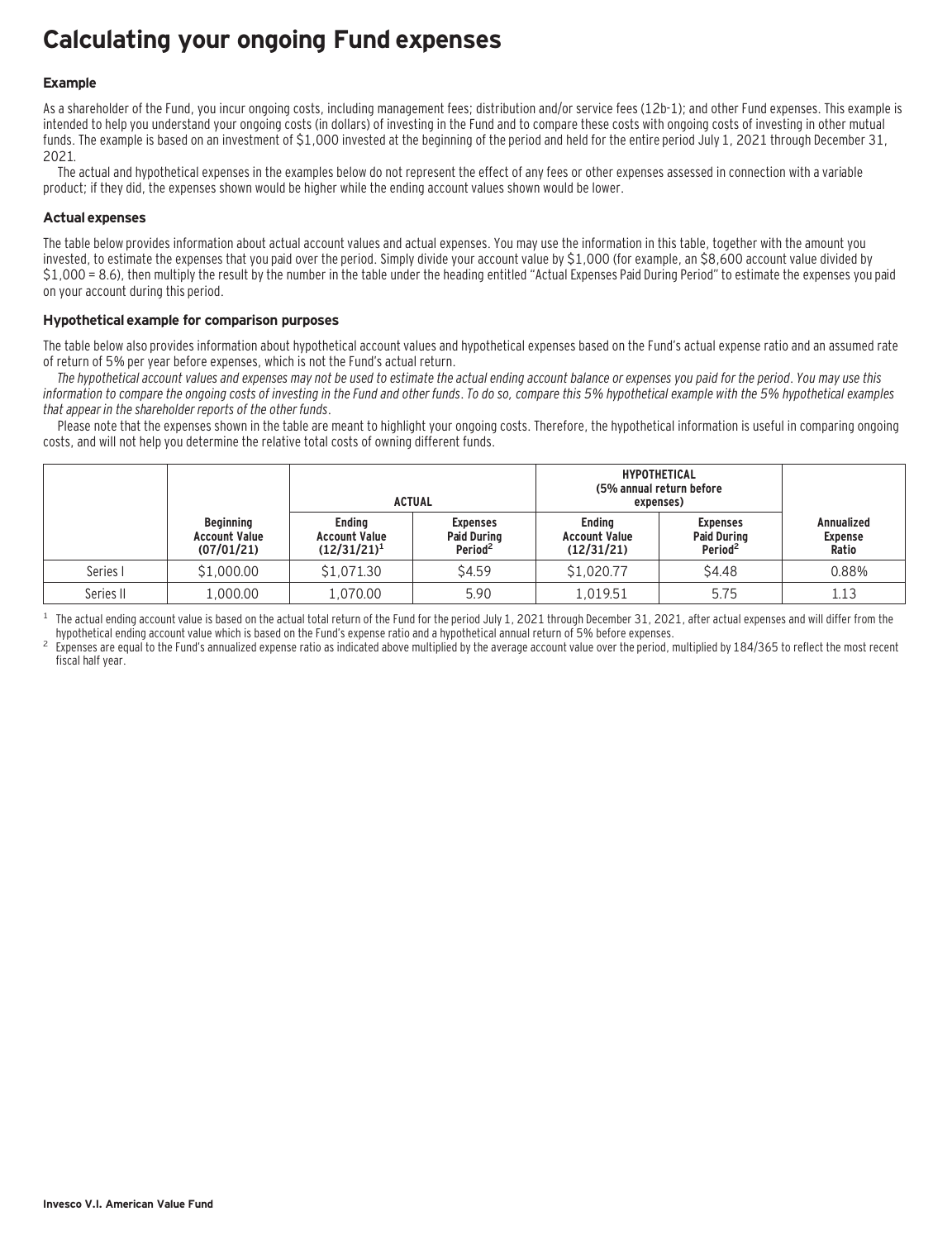# **Tax Information**

Form 1099-DIV, Form 1042-S and other year–end tax information provide shareholders with actual calendar year amounts that should be included in their tax returns. Shareholders should consult their tax advisers.

The following distribution information is being provided as required by the Internal Revenue Code or to meet a specific state's requirement.

The Fund designates the following amounts or, if subsequently determined to be different, the maximum amount allowable for its fiscal year ended December 31,

### 2021:

#### **Federal and State Income Tax**

| Oualified Dividend Income*              | 0.00% |
|-----------------------------------------|-------|
| Corporate Dividends Received Deduction* | 9924% |
| U.S. Treasurv Obligations*              | 0.00% |
| Qualified Business Income*_             | 0.00% |
| Business Interest Income*_              | 0.00% |
|                                         |       |

\* The above percentages are based on ordinary income dividends paid to shareholders during the Fund's fiscal year.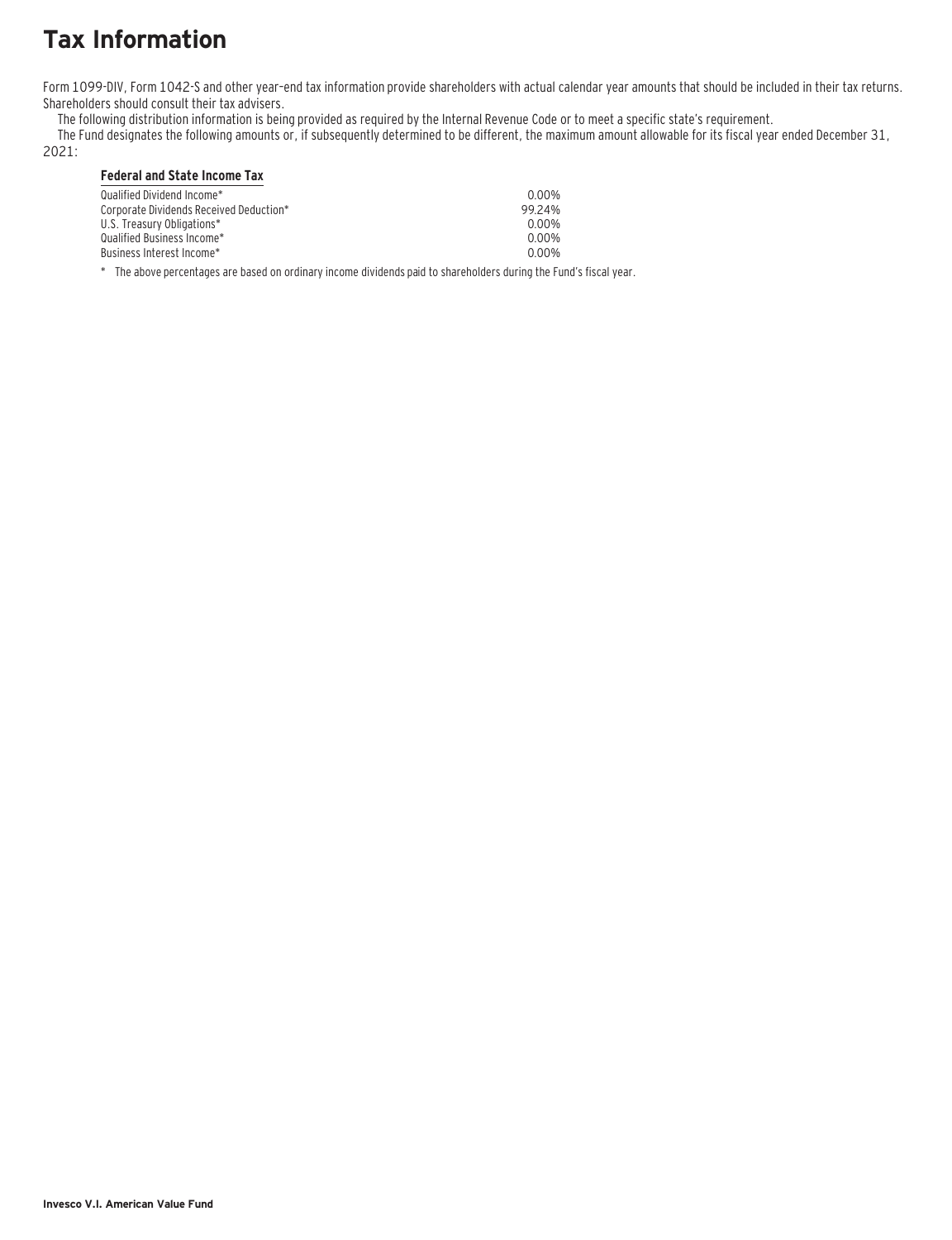## **Trustees and Officers**

The address of each trustee and officer is AIM Variable Insurance Funds (Invesco Variable Insurance Funds) (the "Trust"), 11 Greenway Plaza, Suite 1000, Houston, Texas 77046-1173. The trustees serve for the life of the Trust, subject to their earlier death, incapacitation, resignation, retirement or removal as more specifically provided in the Trust's organizational documents. Each officer serves for a one year term or until their successors are elected and qualified. Column two below includes length of time served with predecessor entities, if any.

| Name, Year of Birth and<br>Position(s)<br><b>Held with the Trust</b> | Trustee<br>and/or<br><b>Officer</b><br>Since | <b>Principal Occupation(s)</b><br><b>During Past 5 Years</b>                                                                                                                                                                                                                                                                                                                                                                                                                                                                                                                                                                                                                                                                                                                                                                                                                                                                                                                                                                                                                                                                                                                                             | Number of<br><b>Funds in</b><br><b>Fund Complex</b><br>Overseen by<br>Trustee | Other<br>Directorship(s)<br><b>Held by Trustee</b><br><b>During Past 5</b><br>Years |
|----------------------------------------------------------------------|----------------------------------------------|----------------------------------------------------------------------------------------------------------------------------------------------------------------------------------------------------------------------------------------------------------------------------------------------------------------------------------------------------------------------------------------------------------------------------------------------------------------------------------------------------------------------------------------------------------------------------------------------------------------------------------------------------------------------------------------------------------------------------------------------------------------------------------------------------------------------------------------------------------------------------------------------------------------------------------------------------------------------------------------------------------------------------------------------------------------------------------------------------------------------------------------------------------------------------------------------------------|-------------------------------------------------------------------------------|-------------------------------------------------------------------------------------|
| <b>Interested Trustee</b>                                            |                                              |                                                                                                                                                                                                                                                                                                                                                                                                                                                                                                                                                                                                                                                                                                                                                                                                                                                                                                                                                                                                                                                                                                                                                                                                          |                                                                               |                                                                                     |
| Martin L. Flanagan $1$ – 1960<br>Trustee and Vice Chair              | 2007                                         | Executive Director, Chief Executive Officer and President, Invesco Ltd.<br>(ultimate parent of Invesco and a global investment management firm);<br>Trustee and Vice Chair, The Invesco Funds; Vice Chair, Investment Company<br>Institute; and Member of Executive Board, SMU Cox School of Business<br>Formerly: Advisor to the Board, Invesco Advisers, Inc. (formerly known as<br>Invesco Institutional (N.A.), Inc.): Chairman and Chief Executive Officer.<br>Invesco Advisers, Inc. (registered investment adviser); Director, Chairman,<br>Chief Executive Officer and President, Invesco Holding Company (US), Inc.<br>(formerly IVZ Inc.) (holding company), Invesco Group Services, Inc. (service<br>provider) and Invesco North American Holdings, Inc. (holding company);<br>Director, Chief Executive Officer and President, Invesco Holding Company<br>Limited (parent of Invesco and a global investment management firm);<br>Director, Invesco Ltd.; Chairman, Investment Company Institute and President,<br>Co-Chief Executive Officer, Co-President, Chief Operating Officer and Chief<br>Financial Officer, Franklin Resources, Inc. (global investment management<br>organization) | 186                                                                           | None                                                                                |

 $1$  Mr. Flanagan is considered an interested person (within the meaning of Section 2(a)(19) of the 1940 Act) of the Trust because he is an officer of the Adviser to the Trust, and an officer and a director of Invesco Ltd., ultimate parent of the Adviser.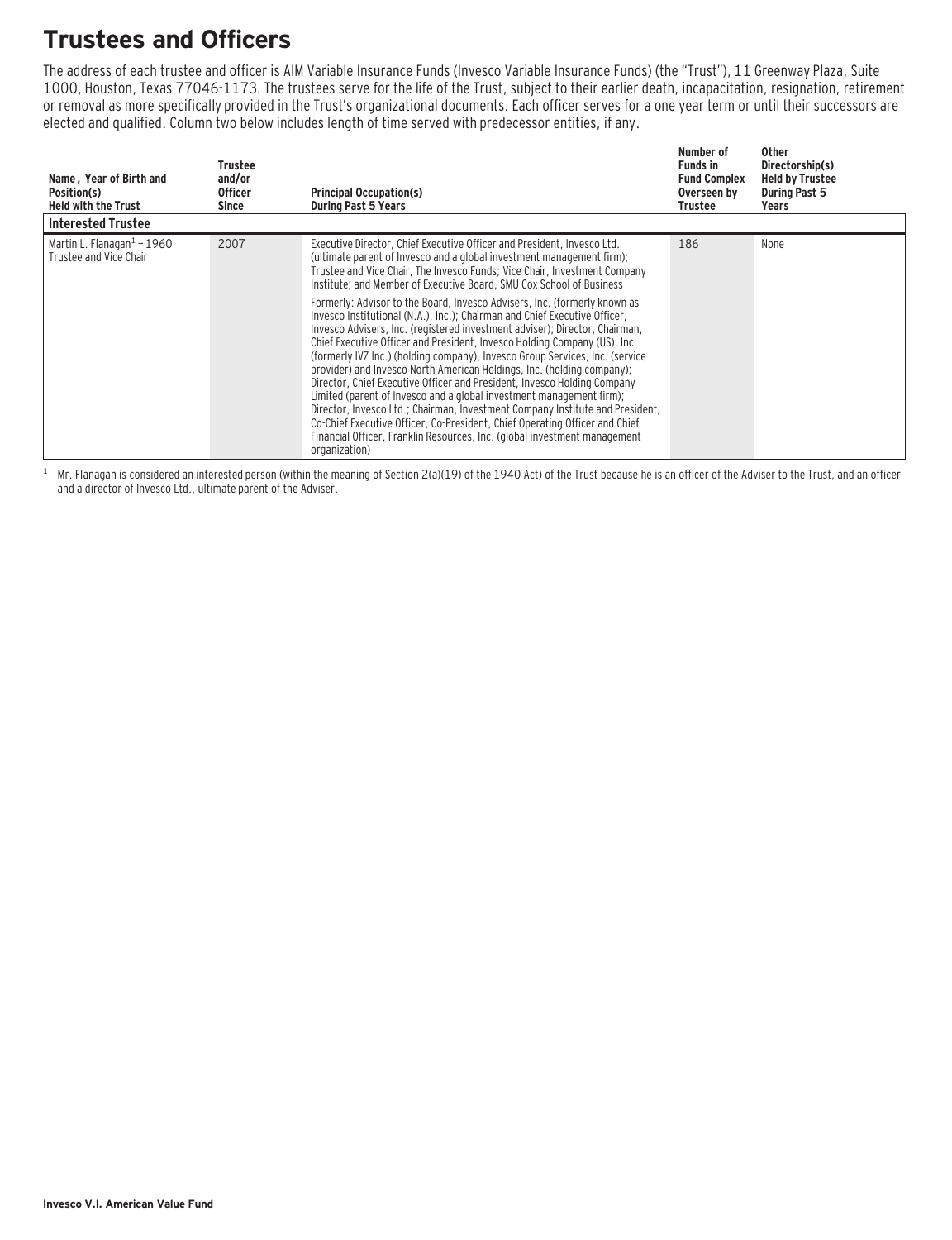| Name, Year of Birth and<br>Position(s)<br><b>Held with the Trust</b><br><b>Independent Trustees</b> | <b>Trustee</b><br>and/or<br><b>Officer</b><br><b>Since</b> | <b>Principal Occupation(s)</b><br><b>During Past 5 Years</b>                                                                                                                                                                                                                                                                                                                                                                                                                                                                                                                                                                                                                                                                                                                        | Number of<br><b>Funds</b><br>in<br><b>Fund Complex</b><br>Overseen by<br><b>Trustee</b> | <b>Other</b><br>Directorship(s)<br><b>Held by Trustee</b><br><b>During Past 5</b><br>Years                                                                                                                                                                                                                                                                                                                   |
|-----------------------------------------------------------------------------------------------------|------------------------------------------------------------|-------------------------------------------------------------------------------------------------------------------------------------------------------------------------------------------------------------------------------------------------------------------------------------------------------------------------------------------------------------------------------------------------------------------------------------------------------------------------------------------------------------------------------------------------------------------------------------------------------------------------------------------------------------------------------------------------------------------------------------------------------------------------------------|-----------------------------------------------------------------------------------------|--------------------------------------------------------------------------------------------------------------------------------------------------------------------------------------------------------------------------------------------------------------------------------------------------------------------------------------------------------------------------------------------------------------|
| Christopher L. Wilson - 1957<br>Trustee and Chair                                                   | 2017                                                       | Retired<br>Formerly: Director, TD Asset Management USA Inc. (mutual fund complex) (22<br>portfolios); Managing Partner, CT2, LLC (investing and consulting firm);<br>President/Chief Executive Officer, Columbia Funds, Bank of America<br>Corporation; President/Chief Executive Officer, CDC IXIS Asset Management<br>Services, Inc.; Principal & Director of Operations, Scudder Funds, Scudder,<br>Stevens & Clark, Inc.; Assistant Vice President, Fidelity Investments                                                                                                                                                                                                                                                                                                        | 186                                                                                     | Director, ISO New England, Inc.<br>(non-profit organization<br>managing regional electricity<br>market)<br>Formerly: enaible, Inc.<br>(artificial intelligence<br>technology)                                                                                                                                                                                                                                |
| Beth Ann Brown - 1968<br>Trustee                                                                    | 2019                                                       | Independent Consultant<br>Formerly: Head of Intermediary Distribution, Managing Director, Strategic<br>Relations, Managing Director, Head of National Accounts, Senior Vice<br>President, National Account Manager and Senior Vice President, Key Account<br>Manager, Columbia Management Investment Advisers LLC; Vice President, Key<br>Account Manager, Liberty Funds Distributor, Inc.; and Trustee of certain<br>Oppenheimer Funds                                                                                                                                                                                                                                                                                                                                             | 186                                                                                     | Director, Board of Directors of<br>Caron Engineering Inc.;<br>Advisor, Board of Advisors of<br>Caron Engineering Inc.;<br>President and Director,<br>Acton Shapleigh Youth<br><b>Conservation Corps</b><br>(non-profit); and<br>President and Director of<br><b>Grahamtastic Connection</b><br>(non-profit)                                                                                                  |
| Cynthia Hostetler-1962<br>Trustee                                                                   | 2017                                                       | Non-Executive Director and Trustee of a number of public and private business<br>corporations<br>Formerly: Director, Aberdeen Investment Funds (4 portfolios); Director, Artio<br>Global Investment LLC (mutual fund complex); Director, Edgen Group, Inc.<br>(specialized energy and infrastructure products distributor); Director, Genesee<br>& Wyoming, Inc. (railroads); Head of Investment Funds and Private Equity,<br>Overseas Private Investment Corporation; President, First Manhattan<br>Bancorporation, Inc.; Attorney, Simpson Thacher & Bartlett LLP                                                                                                                                                                                                                 | 186                                                                                     | Resideo Technologies, Inc.<br>(smart home technology);<br>Vulcan Materials Company<br>(construction materials)<br>company); Trilinc Global<br>Impact Fund; Textainer Group<br>Holdings, (shipping container<br>leasing company); Investment<br>Company Institute<br>(professional<br>organization); Independent<br>Directors Council<br>(professional organization)<br>Eisenhower Foundation<br>(non-profit) |
| Eli Jones - 1961<br>Trustee                                                                         | 2016                                                       | Professor and Dean Emeritus, Mays Business School - Texas A&M University<br>Formerly: Dean of Mays Business School-Texas A&M University; Professor and<br>Dean, Walton College of Business, University of Arkansas and E.J. Ourso<br>College of Business, Louisiana State University; Director, Arvest Bank                                                                                                                                                                                                                                                                                                                                                                                                                                                                         | 186                                                                                     | Insperity, Inc.<br>(formerly known)<br>as Administaff)<br>(human resources<br>provider): First Financial<br>Bancorp (regional bank)                                                                                                                                                                                                                                                                          |
| Elizabeth Krentzman - 1959<br>Trustee                                                               | 2019                                                       | Formerly: Principal and Chief Regulatory Advisor for Asset Management<br>Services and U.S. Mutual Fund Leader of Deloitte & Touche LLP: General<br>Counsel of the Investment Company Institute (trade association); National<br>Director of the Investment Management Regulatory Consulting Practice,<br>Principal, Director and Senior Manager of Deloitte & Touche LLP; Assistant<br>Director of the Division of Investment Management - Office of Disclosure and<br>Investment Adviser Regulation of the U.S. Securities and Exchange<br>Commission and various positions with the Division of Investment Management<br>- Office of Regulatory Policy of the U.S. Securities and Exchange Commission;<br>Associate at Ropes & Gray LLP; and Trustee of certain Oppenheimer Funds | 186                                                                                     | Trustee of the<br>University of<br><b>Florida National</b><br>Board Foundation;<br>Member of the Cartica<br>Funds Board of<br>Directors (private<br>investment funds)<br>Formerly: Member<br>of the University<br>of Florida Law Center<br>Association, Inc.<br>Board of Trustees,<br>Audit Committee and<br>Membership Committee                                                                            |
| Anthony J. LaCava, Jr. - 1956<br>Trustee                                                            | 2019                                                       | Formerly: Director and Member of the Audit Committee, Blue Hills Bank<br>(publicly traded financial institution) and Managing Partner, KPMG LLP                                                                                                                                                                                                                                                                                                                                                                                                                                                                                                                                                                                                                                     | 186                                                                                     | Blue Hills Bank; Chairman,<br>Bentley University;<br>Member, Business School<br><b>Advisory Council;</b><br>and Nominating<br>Committee, KPMG LLP                                                                                                                                                                                                                                                            |
| Prema Mathai-Davis - 1950<br>Trustee                                                                | 1998                                                       | Retired<br>Formerly: Co-Founder & Partner of Quantalytics Research, LLC, (a FinTech<br>Investment Research Platform for the Self-Directed Investor); Trustee of YWCA<br>Retirement Fund; CEO of YWCA of the USA; Board member of the NY<br>Metropolitan Transportation Authority; Commissioner of the NYC Department<br>of Aging; Board member of Johns Hopkins Bioethics Institute                                                                                                                                                                                                                                                                                                                                                                                                 | 186                                                                                     | None                                                                                                                                                                                                                                                                                                                                                                                                         |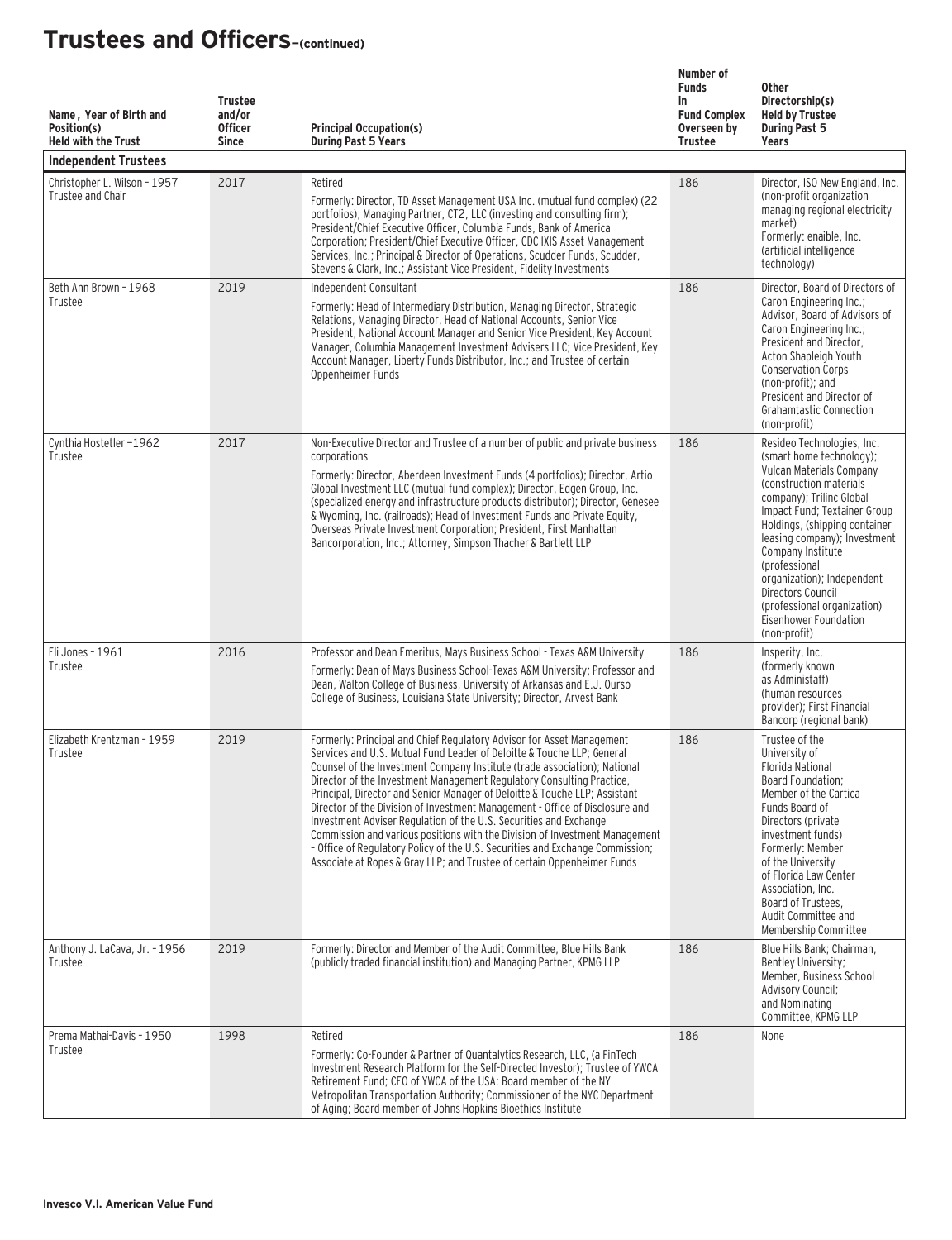| Name, Year of Birth and<br>Position(s)<br><b>Held with the Trust</b> | <b>Trustee</b><br>and/or<br><b>Officer</b><br><b>Since</b> | <b>Principal Occupation(s)</b><br><b>During Past 5 Years</b>                                                                                                                                                                                                                                                                                                                                                                                                                                                                                                                                                                                                                                                                                                                                                                    | Number of<br><b>Funds</b><br>in<br><b>Fund Complex</b><br>Overseen by<br><b>Trustee</b> | <b>Other</b><br>Directorship(s)<br><b>Held by Trustee</b><br><b>During Past 5</b><br>Years                                                                                                                                                                                                                                                                                                                                                                  |
|----------------------------------------------------------------------|------------------------------------------------------------|---------------------------------------------------------------------------------------------------------------------------------------------------------------------------------------------------------------------------------------------------------------------------------------------------------------------------------------------------------------------------------------------------------------------------------------------------------------------------------------------------------------------------------------------------------------------------------------------------------------------------------------------------------------------------------------------------------------------------------------------------------------------------------------------------------------------------------|-----------------------------------------------------------------------------------------|-------------------------------------------------------------------------------------------------------------------------------------------------------------------------------------------------------------------------------------------------------------------------------------------------------------------------------------------------------------------------------------------------------------------------------------------------------------|
| Independent Trustees-(continued)                                     |                                                            |                                                                                                                                                                                                                                                                                                                                                                                                                                                                                                                                                                                                                                                                                                                                                                                                                                 |                                                                                         |                                                                                                                                                                                                                                                                                                                                                                                                                                                             |
| Joel W. Motley - 1952<br>Trustee                                     | 2019                                                       | Director of Office of Finance, Federal Home Loan Bank System; Managing<br>Director of Carmona Motley Inc. (privately held financial advisor); Member of<br>the Council on Foreign Relations and its Finance and Budget Committee;<br>Chairman Emeritus of Board of Human Rights Watch and Member of its<br>Investment Committee; and Member of Investment Committee and Board of<br>Historic Hudson Valley (non-profit cultural organization)<br>Formerly: Managing Director of Public Capital Advisors, LLC (privately held<br>financial advisor); Managing Director of Carmona Motley Hoffman, Inc.<br>(privately held financial advisor); Trustee of certain Oppenheimer Funds;<br>Director of Columbia Equity Financial Corp. (privately held financial advisor);<br>and Member of the Vestry of Trinity Church Wall Street | 186                                                                                     | Member of Board of Trust<br>for Mutual Understanding<br>(non-profit promoting<br>the arts and environment);<br>Member of Board of Greenwall<br>Foundation (bioethics research<br>foundation) and its Investment<br>Committee; Member of Board<br>of Friends of the LRC<br>(non-profit legal advocacy);<br>Board Member and Investment<br>Committee Member of<br>Pulitzer Center for<br>Crisis Reporting<br>(non-profit journalism)                          |
| Teresa M. Ressel - 1962<br>Trustee                                   | 2017                                                       | Non-executive director and trustee of a number of public and private business<br>corporations<br>Formerly: Chief Executive Officer. UBS Securities LLC (investment banking):<br>Chief Operating Officer, UBS AG Americas (investment banking); Sr.<br>Management Team Olayan America, The Olayan Group (international<br>investor/commercial/industrial); Assistant Secretary for Management & Budget<br>and Designated Chief Financial Officer, U.S. Department of Treasury; Director,<br>Atlantic Power Corporation (power generation company) and ON<br>Semiconductor Corporation (semiconductor manufacturing)                                                                                                                                                                                                              | 186                                                                                     | Formerly: Elucida Oncology<br>(nanotechnology &<br>medical particles company)                                                                                                                                                                                                                                                                                                                                                                               |
| Ann Barnett Stern - 1957<br>Trustee                                  | 2017                                                       | President, Chief Executive Officer and Board Member, Houston Endowment.<br>Inc. a private philanthropic institution<br>Formerly: Executive Vice President, Texas Children's Hospital; Vice President,<br>General Counsel and Corporate Compliance Officer, Texas Children's Hospital;<br>Attorney at Beck, Redden and Secrest, LLP and Andrews and Kurth LLP                                                                                                                                                                                                                                                                                                                                                                                                                                                                    | 186                                                                                     | Director and Audit Committee<br>member of Federal Reserve<br>Bank of Dallas; Trustee and<br>Board Chair of Good Reason<br>Houston (nonprofit); Trustee,<br>Vice Chair, Chair of<br>Nomination/Governance<br>Committee, Chair of<br>Personnel Committee of<br>Holdsworth Center (nonprofit);<br>Trustee and Investment<br>Committee member of<br>University of Texas Law<br>School Foundation (nonprofit):<br>Board Member of Greater<br>Houston Partnership |
| Robert C. Troccoli - 1949<br>Trustee                                 | 2016                                                       | Retired<br>Formerly: Adjunct Professor, University of Denver - Daniels College of<br>Business; and Managing Partner, KPMG LLP                                                                                                                                                                                                                                                                                                                                                                                                                                                                                                                                                                                                                                                                                                   | 186                                                                                     | None                                                                                                                                                                                                                                                                                                                                                                                                                                                        |
| Daniel S. Vandivort -1954<br>Trustee                                 | 2019                                                       | President, Flyway Advisory Services LLC (consulting and property<br>management)                                                                                                                                                                                                                                                                                                                                                                                                                                                                                                                                                                                                                                                                                                                                                 | 186                                                                                     | Formerly: Trustee, Board of<br>Trustees, Treasurer and<br>Chairman of the Audit and<br>Finance Committee.<br>Huntington Disease Foundation<br>of America; Trustee and<br>Governance Chair,<br>of certain Oppenheimer Funds                                                                                                                                                                                                                                  |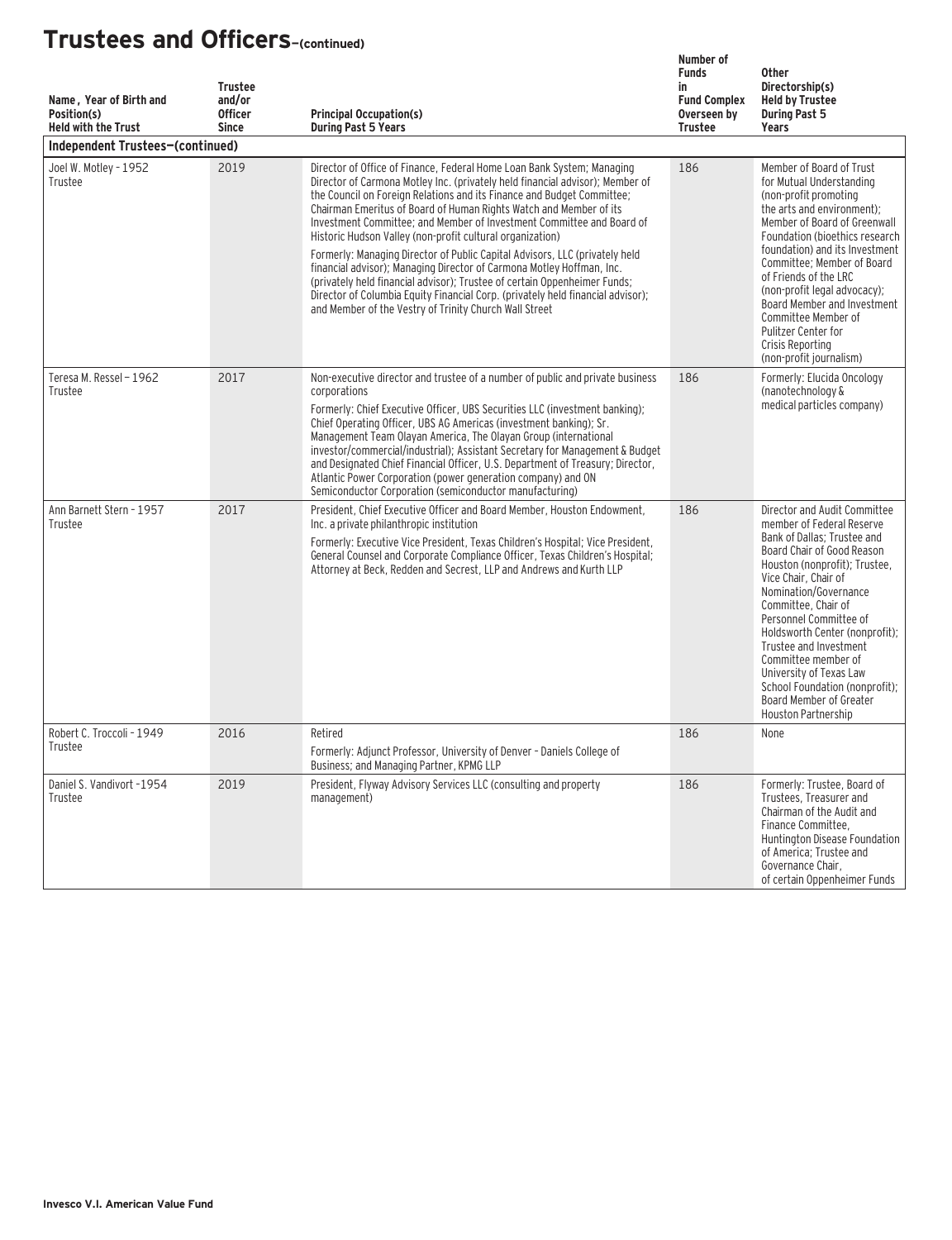| Name, Year of Birth and<br>Position(s)<br><b>Held with the Trust</b><br><b>Officers</b> | <b>Trustee</b><br>and/or<br><b>Officer</b><br><b>Since</b> | <b>Principal Occupation(s)</b><br><b>During Past 5 Years</b>                                                                                                                                                                                                                                                                                                                                                                                                                                                                                                                                                                                                                                                                                                                                                                                                                                                                                                                                                                                                                                                                                                                                                                                                                                                                                                                                                                                                                                                                                                                                                                 | Number of<br><b>Funds in</b><br><b>Fund Complex</b><br>Overseen by<br>Trustee | Other<br>Directorship(s)<br><b>Held by Trustee</b><br><b>During Past 5</b><br>Years |
|-----------------------------------------------------------------------------------------|------------------------------------------------------------|------------------------------------------------------------------------------------------------------------------------------------------------------------------------------------------------------------------------------------------------------------------------------------------------------------------------------------------------------------------------------------------------------------------------------------------------------------------------------------------------------------------------------------------------------------------------------------------------------------------------------------------------------------------------------------------------------------------------------------------------------------------------------------------------------------------------------------------------------------------------------------------------------------------------------------------------------------------------------------------------------------------------------------------------------------------------------------------------------------------------------------------------------------------------------------------------------------------------------------------------------------------------------------------------------------------------------------------------------------------------------------------------------------------------------------------------------------------------------------------------------------------------------------------------------------------------------------------------------------------------------|-------------------------------------------------------------------------------|-------------------------------------------------------------------------------------|
| Sheri Morris - 1964<br>President and Principal Executive<br><b>Officer</b>              | 1999                                                       | Head of Global Fund Services, Invesco Ltd.; President and Principal Executive<br>Officer, The Invesco Funds; Vice President, Invesco Exchange-Traded Fund<br>Trust, Invesco Exchange-Traded Fund Trust II, Invesco India Exchange-Traded<br>Fund Trust, Invesco Actively Managed Exchange-Traded Fund Trust, Invesco<br>Actively Managed Exchange-Traded Commodity Fund Trust and Invesco<br>Exchange-Traded Self-Indexed Fund Trust: and Vice President.<br>OppenheimerFunds, Inc.<br>Formerly: Vice President, Treasurer and Principal Financial Officer, The Invesco<br>Funds; Vice President, Invesco AIM Advisers, Inc., Invesco AIM Capital<br>Management, Inc. and Invesco AIM Private Asset Management, Inc.; Assistant<br>Vice President and Assistant Treasurer, The Invesco Funds; Vice President and<br>Assistant Vice President, Invesco Advisers, Inc.; Assistant Vice President,<br>Invesco AIM Capital Management, Inc. and Invesco AIM Private Asset<br>Management, Inc.; Treasurer, Invesco Exchange-Traded Fund Trust, Invesco<br>Exchange-Traded Fund Trust II, Invesco India Exchange-Traded Fund Trust and<br>Invesco Actively Managed Exchange-Traded Fund Trust and Senior Vice<br>President, Invesco Advisers, Inc. (formerly known as Invesco Institutional<br>(N.A.), Inc.) (registered investment adviser)                                                                                                                                                                                                                                                                                       | N/A                                                                           | N/A                                                                                 |
| Jeffrey H. Kupor - 1968<br>Senior Vice President, Chief Legal<br>Officer and Secretary  | 2018                                                       | Head of Legal of the Americas, Invesco Ltd.; Senior Vice President and<br>Secretary, Invesco Advisers, Inc. (formerly known as Invesco Institutional<br>(N.A.), Inc.) (registered investment adviser); Senior Vice President and<br>Secretary, Invesco Distributors, Inc. (formerly known as Invesco AIM<br>Distributors, Inc.); Vice President and Secretary, Invesco Investment Services,<br>Inc. (formerly known as Invesco AIM Investment Services, Inc.) Senior Vice<br>President, Chief Legal Officer and Secretary, The Invesco Funds; Secretary and<br>General Counsel, Invesco Investment Advisers LLC (formerly known as Van<br>Kampen Asset Management); Secretary and General Counsel, Invesco Capital<br>Markets, Inc. (formerly known as Van Kampen Funds Inc.) and Chief Legal<br>Officer, Invesco Exchange-Traded Fund Trust, Invesco Exchange-Traded Fund<br>Trust II, Invesco India Exchange-Traded Fund Trust, Invesco Actively Managed<br>Exchange-Traded Fund Trust, Invesco Actively Managed Exchange-Traded<br>Commodity Fund Trust and Invesco Exchange-Traded Self-Indexed Fund Trust;;<br>Secretary and Vice President, Harbourview Asset Management Corporation;<br>Secretary and Vice President, OppenheimerFunds, Inc. and Invesco Managed<br>Accounts, LLC; Secretary and Senior Vice President, OFI Global Institutional,<br>Inc.; Secretary and Vice President, OFI SteelPath, Inc.; Secretary and Vice<br>President, Oppenheimer Acquisition Corp.; Secretary and Vice President,<br>Shareholder Services, Inc.; Secretary and Vice President, Trinity Investment<br>Management Corporation | N/A                                                                           | N/A                                                                                 |
|                                                                                         |                                                            | Formerly: Secretary and Vice President, Jemstep, Inc.; Head of Legal,<br>Worldwide Institutional, Invesco Ltd.; Secretary and General Counsel, INVESCO<br>Private Capital Investments, Inc.; Senior Vice President, Secretary and General<br>Counsel, Invesco Management Group, Inc. (formerly known as Invesco AIM<br>Management Group, Inc.); Assistant Secretary, INVESCO Asset Management<br>(Bermuda) Ltd.; Secretary and General Counsel, Invesco Private Capital, Inc.;<br>Assistant Secretary and General Counsel, INVESCO Realty, Inc.; Secretary and<br>General Counsel, Invesco Senior Secured Management, Inc.; Secretary,<br>Sovereign G./P. Holdings Inc.; and Secretary, Invesco Indexing LLC; Secretary,<br>W.L. Ross & Co., LLC                                                                                                                                                                                                                                                                                                                                                                                                                                                                                                                                                                                                                                                                                                                                                                                                                                                                             |                                                                               |                                                                                     |
| Andrew R. Schlossberg - 1974<br>Senior Vice President                                   | 2019                                                       | Head of the Americas and Senior Managing Director, Invesco Ltd.; Director and<br>Senior Vice President, Invesco Advisers, Inc. (formerly known as Invesco<br>Institutional (N.A.), Inc.) (registered investment adviser); Director and<br>Chairman, Invesco Investment Services, Inc. (formerly known as Invesco AIM<br>Investment Services, Inc.) (registered transfer agent); Senior Vice President,<br>The Invesco Funds: Director, Invesco Investment Advisers LLC (formerly known<br>as Van Kampen Asset Management)<br>Formerly: Director, President and Chairman, Invesco Insurance Agency, Inc.:<br>Director, Invesco UK Limited; Director and Chief Executive, Invesco Asset<br>Management Limited and Invesco Fund Managers Limited; Assistant Vice<br>President, The Invesco Funds; Senior Vice President, Invesco Advisers, Inc.<br>(formerly known as Invesco Institutional (N.A.), Inc.) (registered investment<br>adviser); Director and Chief Executive, Invesco Administration Services Limited<br>and Invesco Global Investment Funds Limited; Director, Invesco Distributors,<br>Inc.; Head of EMEA, Invesco Ltd.; President, Invesco Actively Managed<br>Exchange-Traded Commodity Fund Trust, Invesco Actively Managed<br>Exchange-Traded Fund Trust, Invesco Exchange-Traded Fund Trust, Invesco<br>Exchange-Traded Fund Trust II and Invesco India Exchange-Traded Fund Trust;<br>Managing Director and Principal Executive Officer, Invesco Capital                                                                                                                                                  | N/A                                                                           | N/A                                                                                 |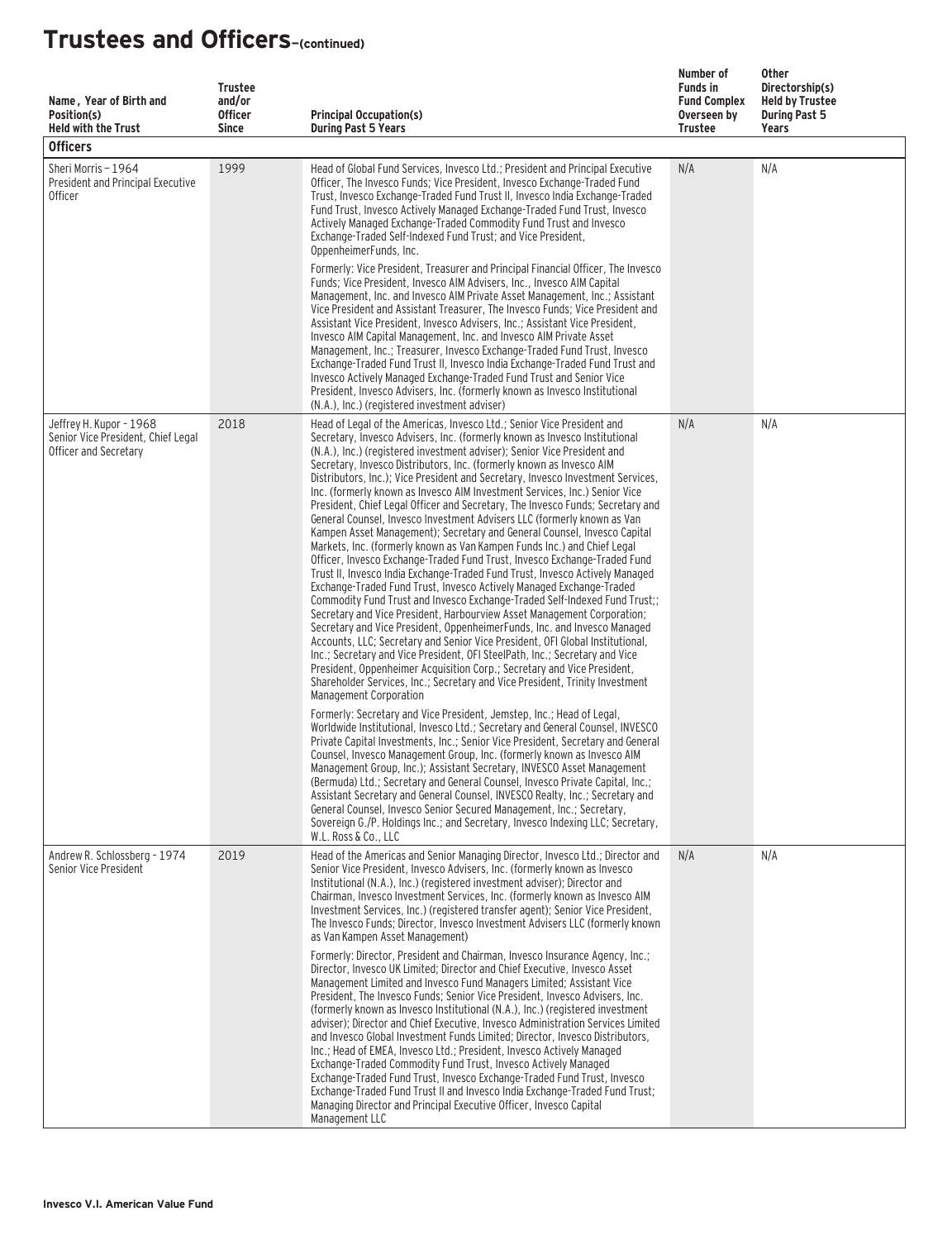| Name, Year of Birth and<br>Position(s)<br><b>Held with the Trust</b>                         | <b>Trustee</b><br>and/or<br><b>Officer</b><br><b>Since</b> | <b>Principal Occupation(s)</b><br><b>During Past 5 Years</b>                                                                                                                                                                                                                                                                                                                                                                                                                                                                                                                                                                                                                                                                                                                                                                                                                                                                                                                                                                                                                                                                                                                                                                                                                                                                                                                                                                                                                                                                                                                                                                                                                                                                                                                                                                                                                                                                                                                                                                                                                                          | Number of<br><b>Funds in</b><br><b>Fund Complex</b><br>Overseen by<br><b>Trustee</b> | <b>Other</b><br>Directorship(s)<br><b>Held by Trustee</b><br><b>During Past 5</b><br>Years |
|----------------------------------------------------------------------------------------------|------------------------------------------------------------|-------------------------------------------------------------------------------------------------------------------------------------------------------------------------------------------------------------------------------------------------------------------------------------------------------------------------------------------------------------------------------------------------------------------------------------------------------------------------------------------------------------------------------------------------------------------------------------------------------------------------------------------------------------------------------------------------------------------------------------------------------------------------------------------------------------------------------------------------------------------------------------------------------------------------------------------------------------------------------------------------------------------------------------------------------------------------------------------------------------------------------------------------------------------------------------------------------------------------------------------------------------------------------------------------------------------------------------------------------------------------------------------------------------------------------------------------------------------------------------------------------------------------------------------------------------------------------------------------------------------------------------------------------------------------------------------------------------------------------------------------------------------------------------------------------------------------------------------------------------------------------------------------------------------------------------------------------------------------------------------------------------------------------------------------------------------------------------------------------|--------------------------------------------------------------------------------------|--------------------------------------------------------------------------------------------|
| Officers-(continued)                                                                         |                                                            |                                                                                                                                                                                                                                                                                                                                                                                                                                                                                                                                                                                                                                                                                                                                                                                                                                                                                                                                                                                                                                                                                                                                                                                                                                                                                                                                                                                                                                                                                                                                                                                                                                                                                                                                                                                                                                                                                                                                                                                                                                                                                                       |                                                                                      |                                                                                            |
| John M. Zerr - 1962<br>Senior Vice President                                                 | 2006                                                       | Chief Operating Officer of the Americas; Senior Vice President, Invesco<br>Advisers, Inc. (formerly known as Invesco Institutional (N.A.), Inc.) (registered<br>investment adviser); Senior Vice President, Invesco Distributors, Inc. (formerly<br>known as Invesco AIM Distributors, Inc.); Director and Vice President, Invesco<br>Investment Services, Inc. (formerly known as Invesco AIM Investment<br>Services, Inc.) Senior Vice President, The Invesco Funds; Managing Director,<br>Invesco Capital Management LLC; Director, Invesco Investment Advisers LLC<br>(formerly known as Van Kampen Asset Management); Senior Vice President,<br>Invesco Capital Markets, Inc. (formerly known as Van Kampen Funds Inc.);<br>Manager, Invesco Indexing LLC; Manager, Invesco Specialized Products, LLC;<br>Member, Invesco Canada Funds Advisory Board; Director, President and Chief<br>Executive Officer, Invesco Corporate Class Inc. (corporate mutual fund<br>company); and Director, Chairman, President and Chief Executive Officer,<br>Invesco Canada Ltd. (formerly known as Invesco Trimark Ltd./Invesco Trimark<br>Ltèe) (registered investment adviser and registered transfer agent); President,<br>Invesco, Inc.; President, Invesco Global Direct Real Estate Feeder GP Ltd.;<br>President, Invesco IP Holdings (Canada) Ltd: President, Invesco Global Direct<br>Real Estate GP Ltd.; President, Invesco Financial Services Ltd. / Services<br>Financiers Invesco Ltée: President, Trimark Investments Ltd./Placements<br>Trimark Ltée and Director and Chairman, Invesco Trust Company                                                                                                                                                                                                                                                                                                                                                                                                                                                                                           | N/A                                                                                  | N/A                                                                                        |
|                                                                                              |                                                            | Formerly: Director and Senior Vice President, Invesco Insurance Agency, Inc.;<br>Director and Senior Vice President, Invesco Management Group, Inc. (formerly<br>known as Invesco AIM Management Group, Inc.); Secretary and General<br>Counsel, Invesco Management Group, Inc. (formerly known as Invesco AIM<br>Management Group, Inc.); Secretary, Invesco Investment Services, Inc.<br>(formerly known as Invesco AIM Investment Services, Inc.); Chief Legal Officer<br>and Secretary, The Invesco Funds; Secretary and General Counsel, Invesco<br>Investment Advisers LLC (formerly known as Van Kampen Asset Management);<br>Secretary and General Counsel, Invesco Capital Markets, Inc. (formerly known<br>as Van Kampen Funds Inc.); Chief Legal Officer, Invesco Exchange-Traded Fund<br>Trust, Invesco Exchange-Traded Fund Trust II, Invesco India Exchange-Traded<br>Fund Trust, Invesco Actively Managed Exchange-Traded Fund Trust, Invesco<br>Actively Managed Exchange-Traded Commodity Fund Trust and Invesco<br>Exchange-Traded Self-Indexed Fund Trust; Secretary, Invesco Indexing LLC;<br>Director, Secretary, General Counsel and Senior Vice President, Van Kampen<br>Exchange Corp.; Director, Vice President and Secretary, IVZ Distributors, Inc.<br>(formerly known as INVESCO Distributors, Inc.); Director and Vice President,<br>INVESCO Funds Group, Inc.; Director and Vice President, Van Kampen<br>Advisors Inc.; Director, Vice President, Secretary and General Counsel, Van<br>Kampen Investor Services Inc.: Director and Secretary, Invesco Distributors.<br>Inc. (formerly known as Invesco AIM Distributors, Inc.); Director, Senior Vice<br>President, General Counsel and Secretary, Invesco AIM Advisers, Inc. and Van<br>Kampen Investments Inc.; Director, Vice President and Secretary, Fund<br>Management Company; Director, Senior Vice President, Secretary, General<br>Counsel and Vice President, Invesco AIM Capital Management, Inc.; Chief<br>Operating Officer and General Counsel, Liberty Ridge Capital, Inc. (an<br>investment adviser) |                                                                                      |                                                                                            |
| Gregory G. McGreevey - 1962<br>Senior Vice President                                         | 2012                                                       | Senior Managing Director, Invesco Ltd.; Director, Chairman, President, and<br>Chief Executive Officer, Invesco Advisers, Inc. (formerly known as Invesco<br>Institutional (N.A.), Inc.) (registered investment adviser); Director, Invesco<br>Mortgage Capital, Inc. and Invesco Senior Secured Management, Inc.; Senior<br>Vice President, The Invesco Funds; President, SNW Asset Management<br>Corporation and Invesco Managed Accounts, LLC; Chairman and Director,<br>Invesco Private Capital, Inc.; Chairman and Director, INVESCO Private Capital<br>Investments, Inc.; Chairman and Director, INVESCO Realty, Inc.; and Senior<br>Vice President, Invesco Group Services, Inc.<br>Formerly: Senior Vice President, Invesco Management Group, Inc. and Invesco                                                                                                                                                                                                                                                                                                                                                                                                                                                                                                                                                                                                                                                                                                                                                                                                                                                                                                                                                                                                                                                                                                                                                                                                                                                                                                                                 | N/A                                                                                  | N/A                                                                                        |
| Adrien Deberghes-1967<br>Principal Financial Officer,<br><b>Treasurer and Vice President</b> | 2020                                                       | Advisers, Inc.; Assistant Vice President, The Invesco Funds<br>Head of the Fund Office of the CFO and Fund Administration; Vice President,<br>Invesco Advisers, Inc.; Principal Financial Officer, Treasurer and Vice<br>President, The Invesco Funds; Vice President, Invesco Exchange-Traded Fund<br>Trust, Invesco Exchange-Traded Fund Trust II, Invesco India Exchange-Traded<br>Fund Trust, Invesco Actively Managed Exchange-Traded Fund Trust, Invesco<br>Actively Managed Exchange-Traded Commodity Fund Trust and Invesco<br>Exchange-Traded Self-Indexed Fund Trust<br>Formerly: Senior Vice President and Treasurer, Fidelity Investments                                                                                                                                                                                                                                                                                                                                                                                                                                                                                                                                                                                                                                                                                                                                                                                                                                                                                                                                                                                                                                                                                                                                                                                                                                                                                                                                                                                                                                                 | N/A                                                                                  | N/A                                                                                        |
| Crissie M. Wisdom - 1969<br>Anti-Money Laundering<br>Compliance Officer                      | 2013                                                       | Anti-Money Laundering and OFAC Compliance Officer for Invesco U.S. entities<br>including: Invesco Advisers, Inc. and its affiliates, Invesco Capital Markets,<br>Inc., Invesco Distributors, Inc., Invesco Investment Services, Inc., The Invesco<br>Funds, Invesco Capital Management, LLC, Invesco Trust Company; and Fraud<br>Prevention Manager for Invesco Investment Services, Inc.                                                                                                                                                                                                                                                                                                                                                                                                                                                                                                                                                                                                                                                                                                                                                                                                                                                                                                                                                                                                                                                                                                                                                                                                                                                                                                                                                                                                                                                                                                                                                                                                                                                                                                             | N/A                                                                                  | N/A                                                                                        |